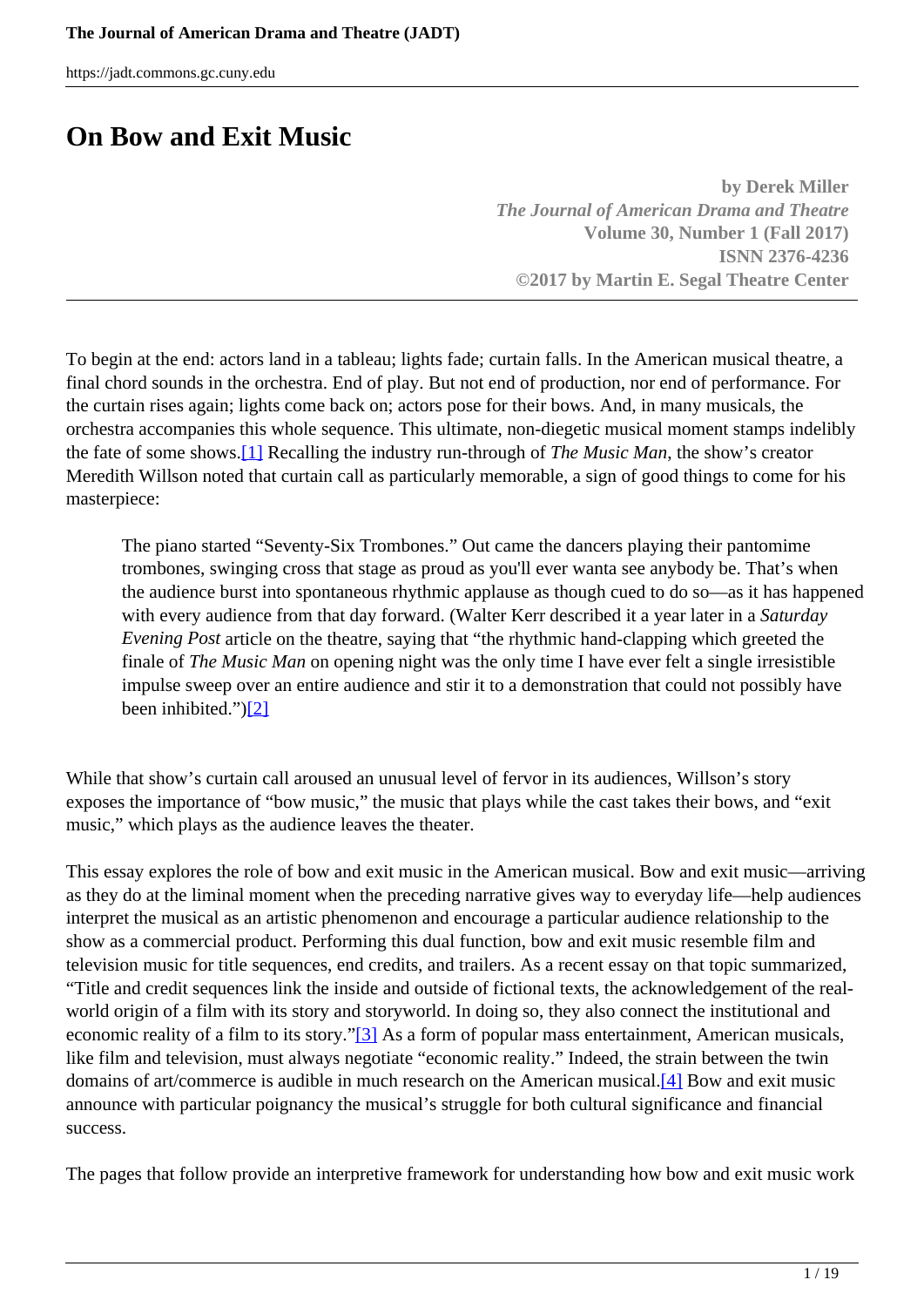<span id="page-1-0"></span>in the musical theatre. First, I consider how bow and exit music both sustain and disrupt extant theories of the non-musical curtain call. I then explore productions that use bow and exit music to reinforce or inflect the preceding narrative, either by emphasizing a show's theme or by reshaping how audiences interpret characters. Shifting to commerce, I attend to shows that rely on bow and exit music to create economic demand. Finally, I argue that bow and exit music allow us better to recognize the strangeness of the creative labor that makes and performs musicals. Throughout the essay, my readings of individual shows model how we may better understand the American musical's attempts to reconcile art and commerce when we listen carefully to the musical's final moments.

#### **Studying Liminal Performance Events**

It is hard to know both where bow and exit music come from and how frequently they were heard in any given period of musical theatre history. The practice's origins remain entirely obscure, though Michael Pisani's herculean research into music from the nineteenth-century theater suggests that recovering this history may be possible.<sup>[5]</sup> Available evidence suggests that, at least since the so-called Golden Age (roughly 1940 to 1965), bow and exit music have been as normal a part of the American musical as choruses and eleven-o'clock numbers. For the analyses that follow, I examined 34 piano-vocal scores for musicals that opened between 1930 and 1984, among which only two (Rodgers & Hammerstein's *Carousel* [1945] and *Allegro* [1947]) included neither bow nor exit music. Because most scores are available only by rental from licensing agencies, my survey favored successful shows by well-known composers, that is, works that the major university libraries I consulted saw fit to purchase for their collections. I expanded that archive beyond published scores to include printed production scripts, as well as two film recordings. It is not impossible that my haphazard sample overestimates bow and exit music's importance. However, given that bow and exit music derive from standard Broadway production practices (as I explain below), my sample likely provides an adequate view of bow and exit music's normal place in the American musical theater. Indeed, while no archive speaks fully to the performances it documents, bow and exit music are so completely artifacts of production—that is, they come out of such particular production circumstances—that wherever bow and exit music appear in the archive, they most likely sounded in performance. I hazard that my archival explorations underestimate both the practice's prevalence and the nuance with which it has been deployed.

Why then, despite this prevalence, have these musics received so little scholarly (or even lay) attention? For one thing, bow and exit music exemplify liminal performance elements, elements that occur at the border between the theatrical event as such and the broader performance event that encloses it.[\[6\]](#page-1-0) Other musical examples of such liminal performance events include overtures and entr'actes. Non-musical practices such as curtain speeches and intermissions fit into this category.

Bow music, of course, underscores the paradigmatic liminal event in the theater, the curtain call, during which performers offer themselves to the audience for recognition and applause. Critical attention to curtain calls, while scant given the practice's ubiquity, acknowledges the practice as a peculiar mélange of the semiotic field of the theatrical illusion and the phenomenal field of the performance. On the one hand, curtain calls provide finality, ending the play and the theatrical event. Yet the curtain call, as part of the performance event, also remains susceptible to audience interpretation; we cannot help but "read" the curtain call and its meanings just as we read the play. For Terence Hawkes, the curtain call thus manages an important kind of double "closure," referring both to the audience's ability to read a play as a meaningful semiotic system (to "close with" a play) and to the final moment of the play itself ("closure"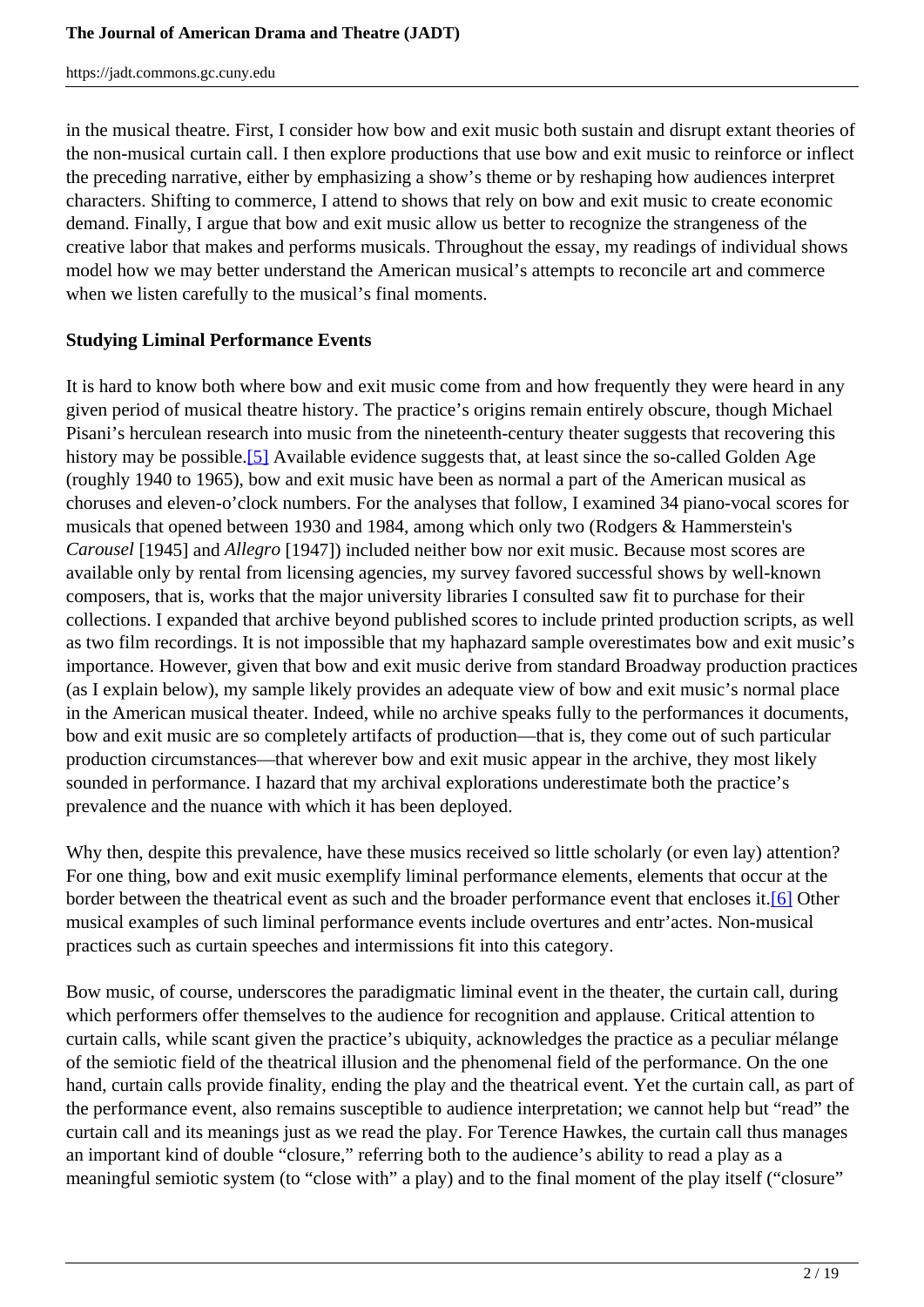<span id="page-2-0"></span>as in "the end"). The curtain call has particular force, according to Hawkes, on the modern stage, which invites the audience to interpret everything they see and encourages a state of "total semiotization" in which there exists no "event, no matter how gratuitous or unsought for. . . that a modern audience would be unable to close with.["\[7\]](#page-2-0) In other words, Hawkes believes that the circle of meaningful representation in theatre now encompasses any event that takes place in and around a performance, which includes the curtain call, despite that practice's traditional closure "to critical discussion." Moreover, Hawkes suggests that curtain calls, far from signifying only unconsciously and accidentally, often reflect explicitly on the semiotic system that preceded them. "Actors rehearse" their bows, Hawkes notes; they circumscribe their behavior to suit the moment. Having just played Hamlet, an actor will not "laugh or caper about as a man might who has scored (in the soccer fashion) a success." In short, the theatrical event that precedes the curtain call limits what performers can do in the curtain call itself. The curtain call represents, then, not a moment after the play so much as the play's "edge," which appears to the audience immediately before the play's ultimate disappearance.[\[8\]](#page-2-0)

Director William Ball emphasizes that theatrical traditions and actors' egos play their own crucial role in staging a proper curtain call. For instance, Ball insists that curtain calls be kept short and also create a natural dramatic arc by inspiring a crescendo of applause. He identifies the curtain call as a "disciplined ritual," in which performers should bow simply, accepting audience praise "with ritual gratitude.["\[9\]](#page-2-0) Ball's emphatic reuse of the word "ritual" underlines the curtain call's obedience to codes of behavior as strict as those that mark the performance of the play itself. Moreover, to actors, the curtain call adds an essential layer of meaning that Hawkes leaves out. The order in which actors bow and the strength of the audience's applause reveal to the actor the relative success of her performance. This fact challenges a director staging the bows for, say, *Romeo and Juliet*, in which Mercutio's performance has likely inspired more audience adoration than Romeo's. Ball recommends directors bring the two lovers out together after Mercutio, thus ensuring the necessary crescendo[.\[10\]](#page-2-0) In determining the order of the curtain call, the director gives a "profoundly significant signal of approval" to the actor.[\[11\]](#page-2-0) Doing right by performers when staging the curtain call influences the quality of an actor's performance: "if the actor feels betrayed, he won't act well."[\[12\]](#page-2-0) Ball thus reverses Hawkes' line of causality between play and curtain call. For Hawkes, the performance determines the actor's possible behavior during the curtain call. Ball emphasizes rather that the curtain call's staging affects the actor's ego and, therefore, the quality of the actor's performance.

Bert States, like Hawkes, recognizes that character persists during the curtain call, "remain[ing] in the actor, like a ghost.["\[13\]](#page-2-0) Yet States also stresses that the bowing actor performs not only herself and the character, but also her vulnerability as a performer, particularly by revealing the residual effects of her labor. In States's words, the actor cannot, "refuse to display his 'wounds': the paint, the perspiration, the breathlessness, all the traces of having been through the role—or the role, like a fever, having been through him. Even the trace of fatigue  $\dots$  is in order because it suggests that this was hard work." $[14]$ 

These theorists of the curtain call all agree that the curtain call means something in relation to the play that it ends. They view the curtain call as a multi-layered performance that inflects the quality of the theatrical event that preceded it, reflects the tenor of the dramatic proceedings, and offers the labor of performance for the audience's consideration. At this "seam" between the "fiction of the play" and the "fiction of manners," audiences and actors alike return to the real world through this ritual that sews together reality and dream.[\[15\]](#page-2-0) As Nicholas Ridout summarizes, the theater's "machinery of representation. . . still generat[es] sparks of representation that contaminate. . . a straight face-to-face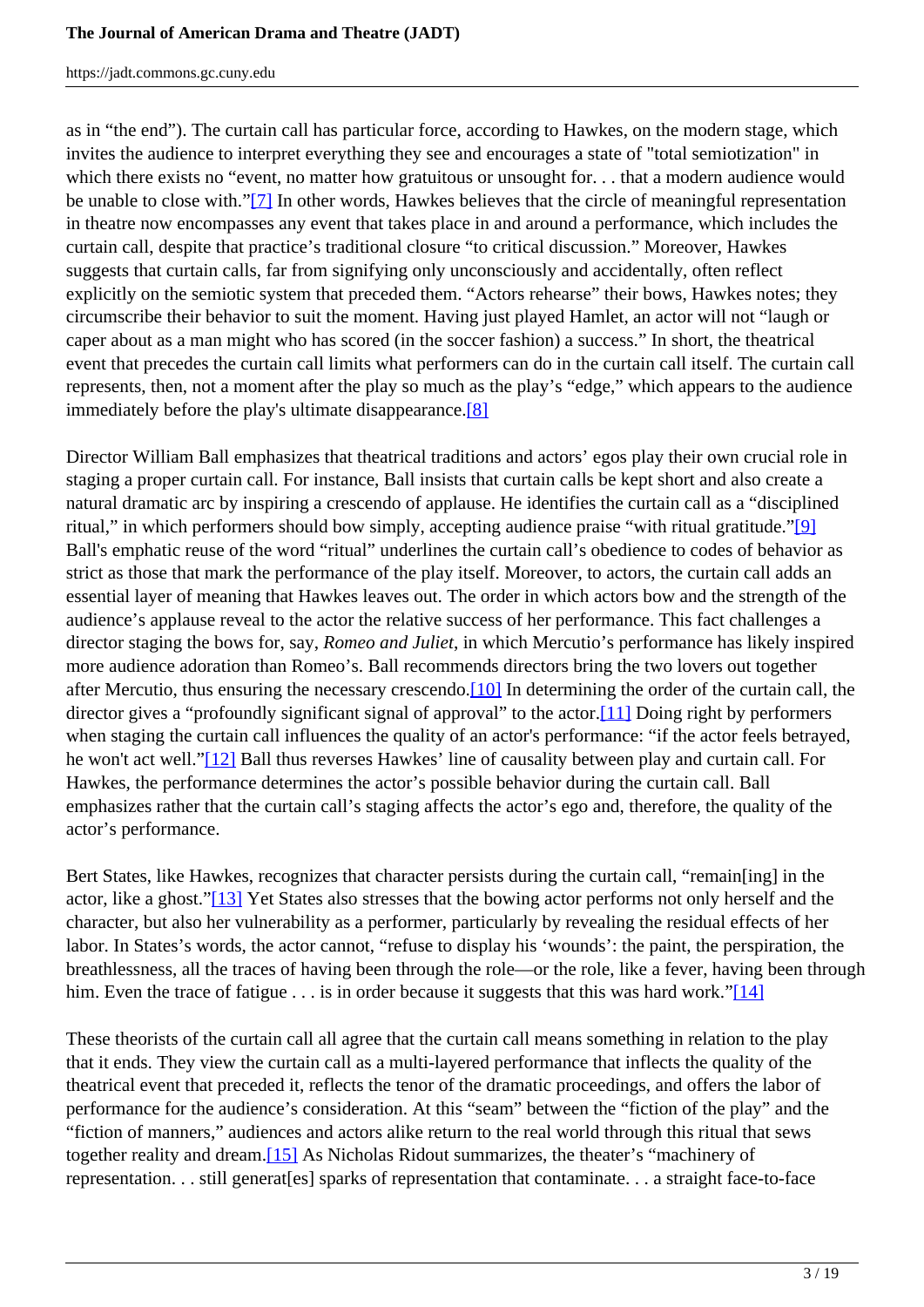<span id="page-3-0"></span>encounter" between actors and audience.<sup>[16]</sup> The curtain call, far from a merely pro forma theatrical ritual, still shimmers with meaning accrued from and borne by the just-concluded performance.

All of the elements that these writers—Hawkes, Ball, States, and Ridout—recognize in the curtain call resonate, too, in bow and exit music. Yet bow and exit music, far from merely duplicating the above functions, retune the way audiences interpret the production, receive performers' labor, and transition from the play back into the rest of their lives.

# **Typology**

To understand how precisely bow and exit music expand the rich phenomenal experience of the nonmusical curtain call, we must first address the fact that bow and exit music are, as a rule, not original musical compositions. Rather, they repeat (sometimes with variations) music that the audience has already heard in the show. Bow and exit music thus present a fundamentally different interpretive problem than the related practice of end credit music in film and television. End credits for today's prestige television programs often employ a popular song that shapes how audiences interpret the episode that has just ended.[\[17\]](#page-3-0) But that song only rarely features in the episode itself. These "novel musical postfaces," as musicologist Annette Davison names them, speak from entirely outside the show, offering an external, sometimes jarring, commentary.[\[18\]](#page-3-0) Musicals, by contrast, provide their own musical material for the curtain call. As post-show underscoring, bow and exit music may not be part of the theatrical performance, but the songs they rehearse *were* part of that performance.

Bow and exit music thus also diverge from historical uses of music at the end of a performance. Music, of course, plays an important role in most Western theatrical traditions dating back to Greek tragedy. Many theatres use song (and sometimes dance) to close an evening's entertainments. Such songs may be chosen for their energy, to provide the audience with an extra dose of good cheer on their journey home. Bow and exit music are often selected for the same purpose. But where other traditions draw on popular music from outside the show, bow and exit music are composed from internal musical ideas. They do not simply extend the performance event by providing extra music, but rather extend the music *of* the theatrical event into the performance event.

The musical relationship between bow and exit music and the musical itself takes four basic forms. The first type of bow and exit music is no music whatsoever. *Porgy & Bess*, *Carousel*, *Allegro*, and *West Side Story* include no bow music in their printed scores.<sup>[19]</sup> These shows follow closely the operetta or opera tradition, in which, after the final chord, one neither can nor should say more, musically.

The second and third types (the most popular) feature a single song for the bow music, often a show's trademark number. The song can appear either with lyrics or without. A charming example of a single song with lyrics comes from *Kiss Me, Kate*, in which the cast sings "Brush Up Your Shakespeare" as they bow, but with new a couplet: "So tonight just recite to your matie / 'Kiss me, Kate, Kiss me, Kate, Kiss me, Katie.'"[\[20\]](#page-3-0) *Babes in Arms* ends with a full cast version of "Where or When"; *Cabaret*'s cast bows to a company rendition of the title song; and *Damn Yankees* closes with everyone singing about "Heart."[\[21\]](#page-3-0)

Alternatively—the third category—the single song might appear without lyrics, in a purely orchestral guise. This is the case for *Guys and Dolls*, in which a reprise of the title song serves first as the finale, sung by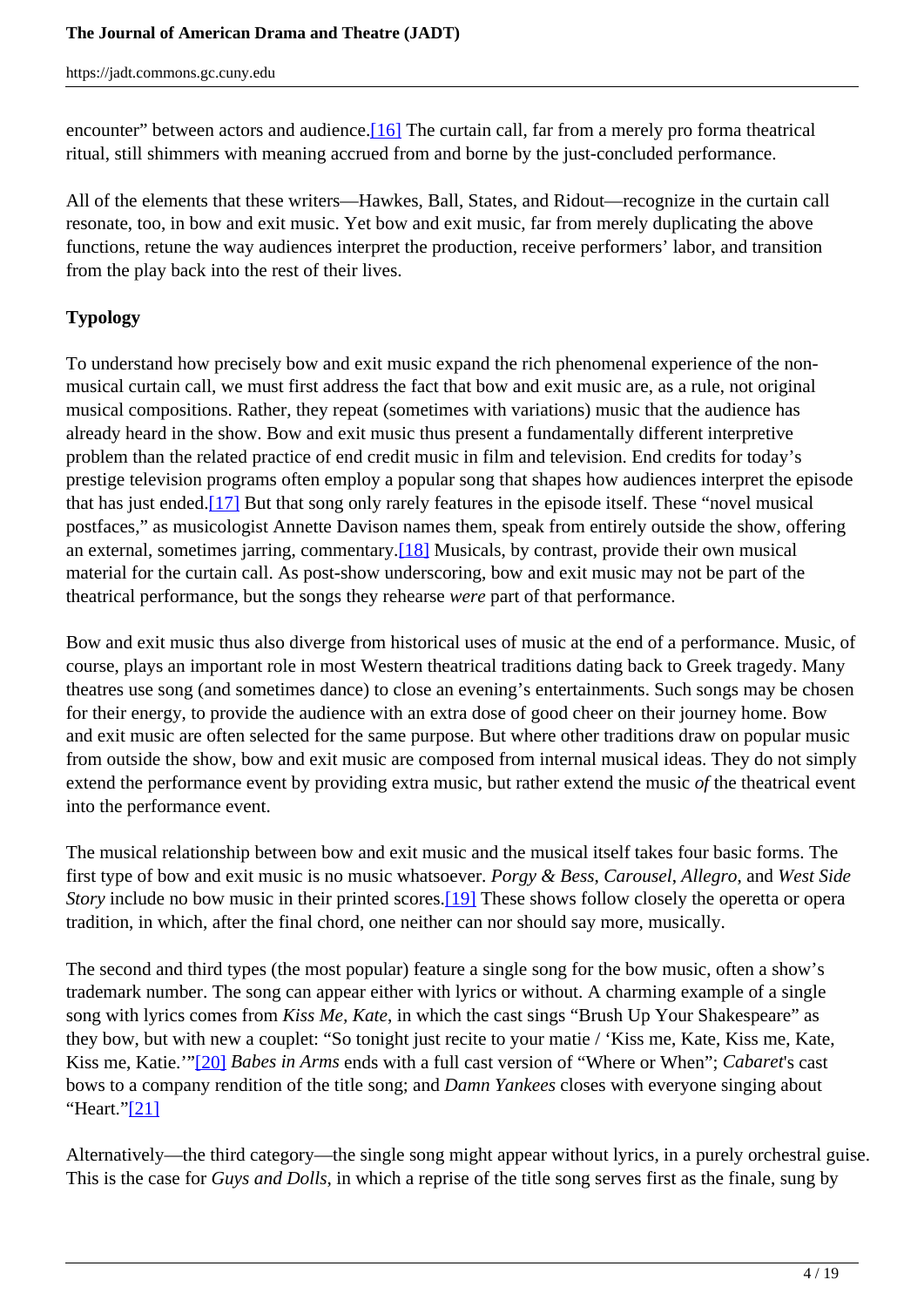<span id="page-4-0"></span>the entire company. Composer and lyricist Frank Loesser then repurposes the same number for the bows. The score notes simply: "Repeat Orch[estra] only for Curtain calls."[\[22\]](#page-4-0) *My Fair Lady* harps on "I Could Have Danced All Night"; *The Music Man* trumpets "Seventy-six Trombones"; Stephen Sondheim's *A Little Night Music* circles back to "Night Waltz I" from the Entr'acte.[\[23\]](#page-4-0)

Finally, some shows feature a medley, as Sondheim's *Follies* does, with bow music that includes fragments of "Who's That Woman?" and "Beautiful Girls.["\[24\]](#page-4-0) *Funny Girl*'s bows take place mostly to the rousing "Don't Rain on My Parade," but transition to the ballad "People" near the end.<sup>[\[25\]](#page-4-0)</sup>

Summarizing bow music's four general categories, we have: none; single song with lyrics; single song without lyrics; and medley. Each of those forms encourages a different array of interpretations, as the short examples above hint. Thus, the choice among these types, as well as the specific songs chosen, reflect and inflect our understanding of a musical.

#### **Representational Strategies**

#### *Single Songs and Themes*

Let us consider now how bow music sustains the fundamental dichotomy of all curtain calls, that between the representational apparatus of the text and the phenomenal experience of the performance. The simplest way to bring closure to the theatrical event is simply to restate the central theme of the musical, usually with a single song. While, as I explain below, productions pick single songs for non-artistic reasons, too, a well-chosen single song can neatly reinforce the intellectual and emotional experience of the play. For example, the single song without lyrics accompanying *Fiddler on the Roof*'s curtain call is, unsurprisingly, "Tradition.["\[26\]](#page-4-0) The same song opens the show, serves as the show's thematic center, and represents a natural choice for the bows. Yet the choice of an upbeat and rousing final tune can also work against the rest of the play. *Man of La Mancha*'s "The Impossible Dream" became that show's popular standard, yet the title song appears as the bow music, selected perhaps for its driving rhythm. That choice is particularly odd given that the play's final moments depict Cervantes and his servant's departure to face the Inquisition, while the cast sings "Impossible Dream." The driving bombast of the title song, repeated as the bow music, tramples "Impossible Dream"'s memorable rising melody and drowns out the play's stoic and moving final strains[.\[27\]](#page-4-0) The show's creators might well have heeded one Broadway music director's warning that the selection of bow and exit music "should be made with regard to the audience's experience of the show."[\[28\]](#page-4-0)

For some concept musicals of the 1970s, the single song's emphatic closure was itself a dangerous trap. Unlike Golden Age musicals with clear resolutions, concept musicals often thrive on uncertainty and open-endedness. Nonetheless, many of those same shows sought to retain ties to the earlier tradition and devised new strategies for using bow and exit music to reinforce their shows' thematic opposition to closure. Consider, for instance, *A Chorus Line*, one of the finest examples of the musical as meta-theater. The show's subject—the life of a Broadway chorister—organized and inspired the show's creative process and determined the musical's narrative structure. Strikingly, the show maintains its vertiginous metatheatrical sensibility in the curtain call, or rather, in the lack thereof. As the playscript notes: "Lights fade on 'Rockette' kick line [at the end of 'One'] . . . . After singers cut off, orchestra continues vamp phrase, very loud, until cut off cue from stage manager. There are no additional 'Bows' after this—leaving the audience with an image of a kick line that goes on forever."[\[29\]](#page-4-0) The stage directions suggest both the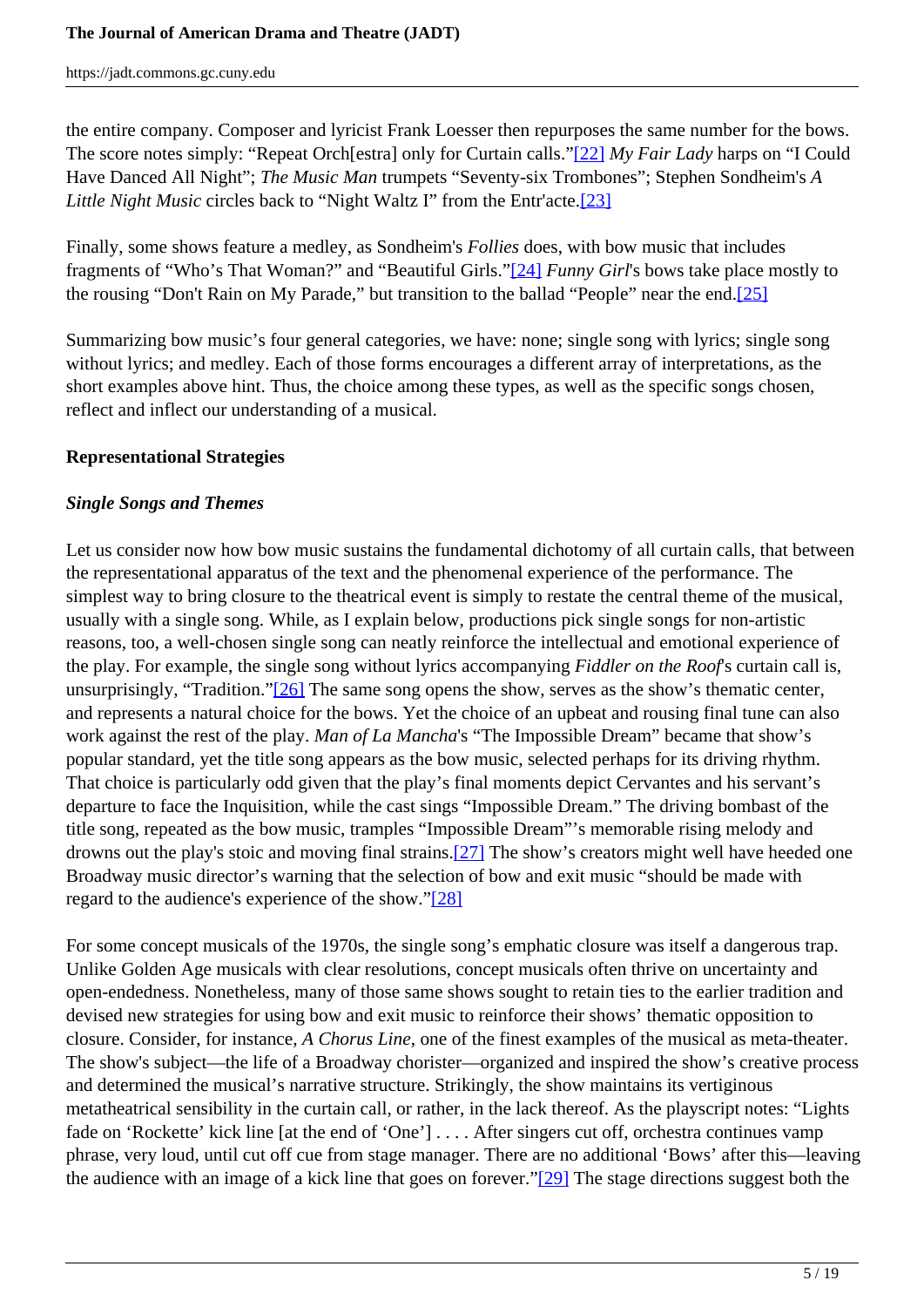<span id="page-5-0"></span>oppressive repetitiveness of the chorister's life in the "very loud" vamp, and, in the refusal to offer the performers for bows, a gesture towards the absence of closure as the show's meaning. That is, although an individual chorister's career may end, the chorus line "goes on forever." *A Chorus Line* acts against audience expectations about the curtain call-as-closure to deny the finality that the moment usually provides, while still working within the single-song paradigm described above.

*Pippin*, like *A Chorus Line*, is a highly metatheatrical show. The printed piano-vocal score of Stephen Schwartz's work includes No. 36 "Bows," consisting of the opening number, "Magic to Do," with lyrics.<sup>[30]</sup> Schwartz seems to have imagined traditional bows, in which the company closes by celebrating the illusions they had promised the audience at the start of the show. The play, however, ends in a state of extreme anxiety about the "magic" of play-making and needed a different kind of sonic curtain call. In director Bob Fosse's ingenious staging—as captured on video of the touring production—the bows make meaning not through music, but through speech.[\[31\]](#page-5-0) The play, a sort of *bildungspiel* about a sensitive son of King Charlemagne, takes place within the frame of a commedia troupe's performance. Everything goes drastically awry in the musical's final scene when Pippin declares his independence from the show. The Leading Player then strips Pippin, his wife Catherine, and their son of costumes, lights, and music. "Orchestra, pack up your fiddles. Get your horns. Let's go," orders the Lead Player. Then, to the pianist, who has been vamping throughout the last scene: "Take your damn hands off that keyboard." The Leading Player then snarls at Pippin, "You try singing without music sweetheart." Pippin complies, singing a few a cappella bars of the finale. Catherine speaks:

CATHERINE Pippin ... do you feel that you've compromised? PIPPIN No. CATHERINE Do you feel like a coward? PIPPIN No. CATHERINE How do you feel ...? PIPPIN Trapped ... but happy ... *(He looks from one to the other and smiles)* which isn't too bad for the end of a musical comedy. Ta-da! [\[32\]](#page-5-0)

The three then bow and "*the curtain comes down*."

At this point, the curtain call is extremely fraught. The end of the play hinges on Pippin and his family's escape from the mode of representation, a fact wryly acknowledged in Pippin's reference to "a musical comedy" and in their bowing. If the production returned to the typical mode of closure for a musical, using Schwartz's music cue for the bows, it would have evacuated the meaning that the show's final moments had so carefully constructed. Fosse solved this problem by having the cast members announce each other with a handheld mic, to no musical accompaniment. Only after introducing the cast (and then the conductor) by name, does the company sing a reprise of "Magic to Do." This curtain call thus has an unusual soundtrack: the names of the performers. Fosse's choice emphasizes actors over characters and assumes a stance explicitly outside the make-believe world of the play. *Pippin* thus continues the tradition of the sonically scored curtain call, and even returns to the single-song format eventually. But by replacing music with the actors' names, Fosse's *Pippin* production closed in the metatheatrical spirit that pervaded the rest of the play and defined its ending.

# *Medleys and Characters*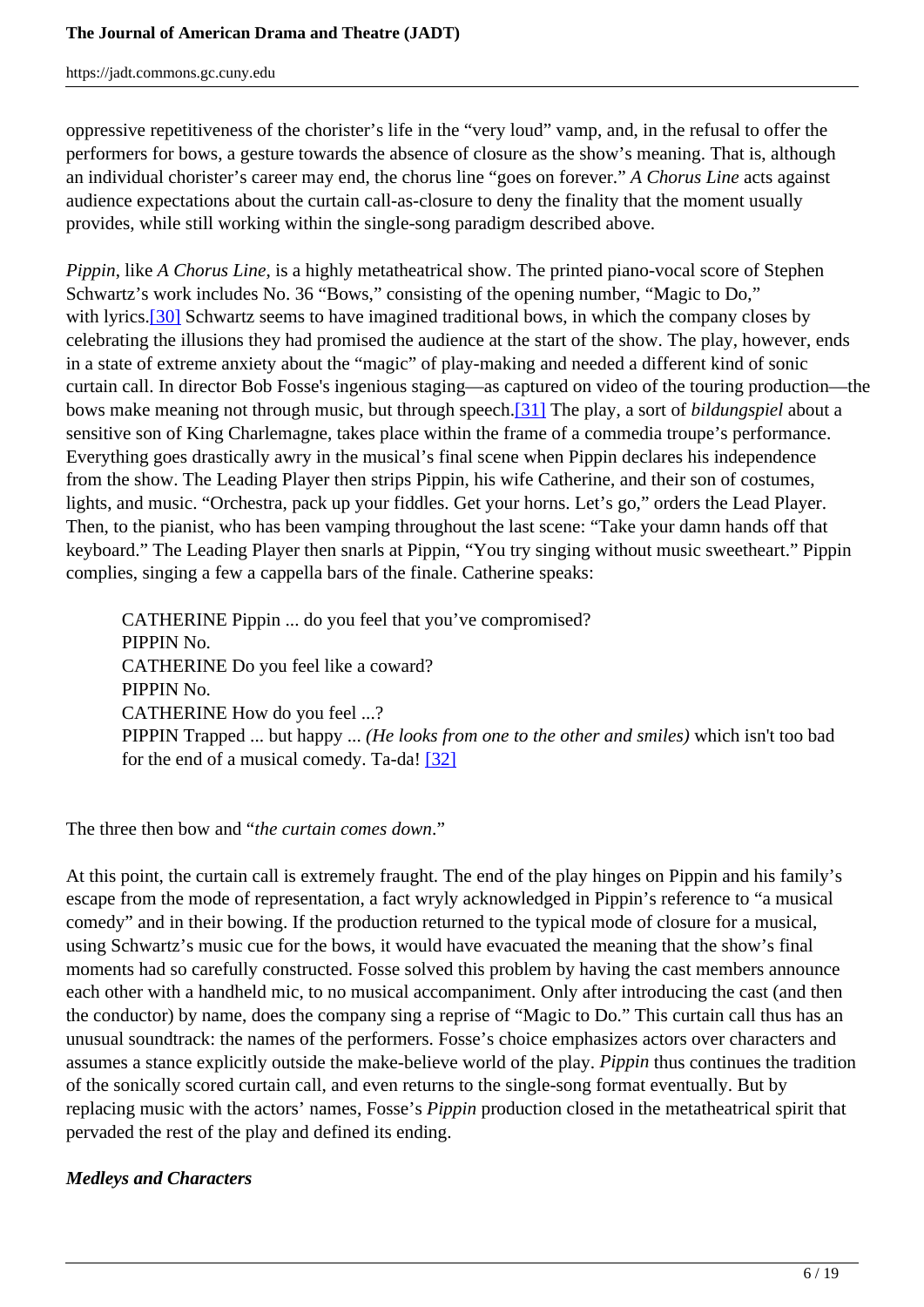<span id="page-6-0"></span>While *Pippin* uses sound during the curtain call to question the possibility of closure and to critique representation itself, other shows use music to reinforce the representational apparatus. Music, for instance, can act like a costume, a residue of character that clings to the actors as they receive the audience's applause. The Harold Prince/Chelsea Theater version of *Candide*, for example, uses medley to rich effect, as the principals take their calls accompanied by songs associated with their characters[.\[33\]](#page-6-0) The company bows first to "Battle Music," Paquette and Maximillian to "Life is Happiness Indeed," the Old Lady to the Spanish chorus from "Easily Assimilated," Candide and Cunegonde to "Oh Happy We," and Voltaire to "Bon Voyage." The entire company then sings the latter song's final chorus. Music works here almost leitmotivically; the songs index character. But unlike a truly Wagnerian leitmotiv, which metamorphoses along with the changing circumstances of its referent, the melodies in the bow music remain fixed to specific conceptions of character. The music therefore restricts how we read character while the actors bow. Consider particularly Candide and Cunegonde, who find redemption in their final musical number when they accept a simple, quotidian existence and embrace the nobility of work and family. When the couple bow, they do so to the music of their Act I duet, in which Candide's dream of a modest life clashes with Cunegonde's fantasies of wealth. Certainly, "Oh Happy We"'s elegant, spry melody makes livelier bow music than the hymn-like finale, "Make Our Garden Grow." But the journey of these two characters to arrive at the finale's insights washes away in the return of the former tune, which, even if we have forgotten the lyrics, evokes instability in its irregular meter. The choice of music suggests an actor playing Oedipus who, before bowing, washes the bloody makeup from his eyes and changes into a clean tunic. The bloodied costume that clings to a bowing actor signals the Oedipus who has been through a journey. But the choice of music for Candide and Cunegonde here erases their journey. The selection of "Oh Happy We" for the bows may very well be self-consciously ironic. Whether the production used this tune wittingly or not, the musical underscoring instructs us to read character in a particular way.

A slightly different effect arises from the leitmotivic medley at the end of Trevor Nunn's revival of *Oklahoma!*[\[34\]](#page-6-0) The curtain call is a dance number, fully choreographed by Susan Stroman. First, the men's and women's choruses and featured dancers bow to "The Farmer and the Cowman," then Ali Hakim to his solo number, "It's a Scandal! It's a Outrage!," then Will and Ado Annie to "All er Nothin'." Aunt Eller, then Curly and Laurey all bow to "Beautiful Mornin'," a fittingly bucolic tune that was also the show's finale. Before this final trio appears, the antagonist, Jud, bows to the bathetic duet he sings with Curly, "Poor Jud is Daid." The noble theme, as sounded in William David Brohn's orchestration for brass choir, underscores not Jud's function as a melodramatic villain, but rather his humanity. Indeed, the song reminds us, if we recall the words, that Jud *is* dead, and that *Oklahoma!* resolves at the expense of Jud's life. If Jud bowed instead to his aria, "Lonely Room," a twitching, minor key number, full of clustering dissonances, our reception of that character during the bows would differ significantly.[\[35\]](#page-6-0)

Nunn adds one further flourish after all the actors have bowed: the entire company gathers in a group to reprise the choral section of the title song. As a quick key to the implications of this gesture, consider Andrea Most's reading of *Oklahoma!* Most suggests that "anyone willing and able to perform the songs and dances can join" the community of a musical[.\[36\]](#page-6-0) But neither Jud nor Ali Hakim is on stage to sing "Oklahoma" during the play's wedding scene. Nunn's decision to have them sing with the full company here thus suggests that these two characters, identified by Most as outsiders, are actually integral to the community, as I have argued elsewhere[.\[37\]](#page-6-0) When Jud and Ali Hakim sing "Oklahoma" with the full company, the tensions necessary to create a stable community come to the fore. The audience recognizes that the community cannot make Oklahoma without the internal pressure provided by Jud and Ali Hakim.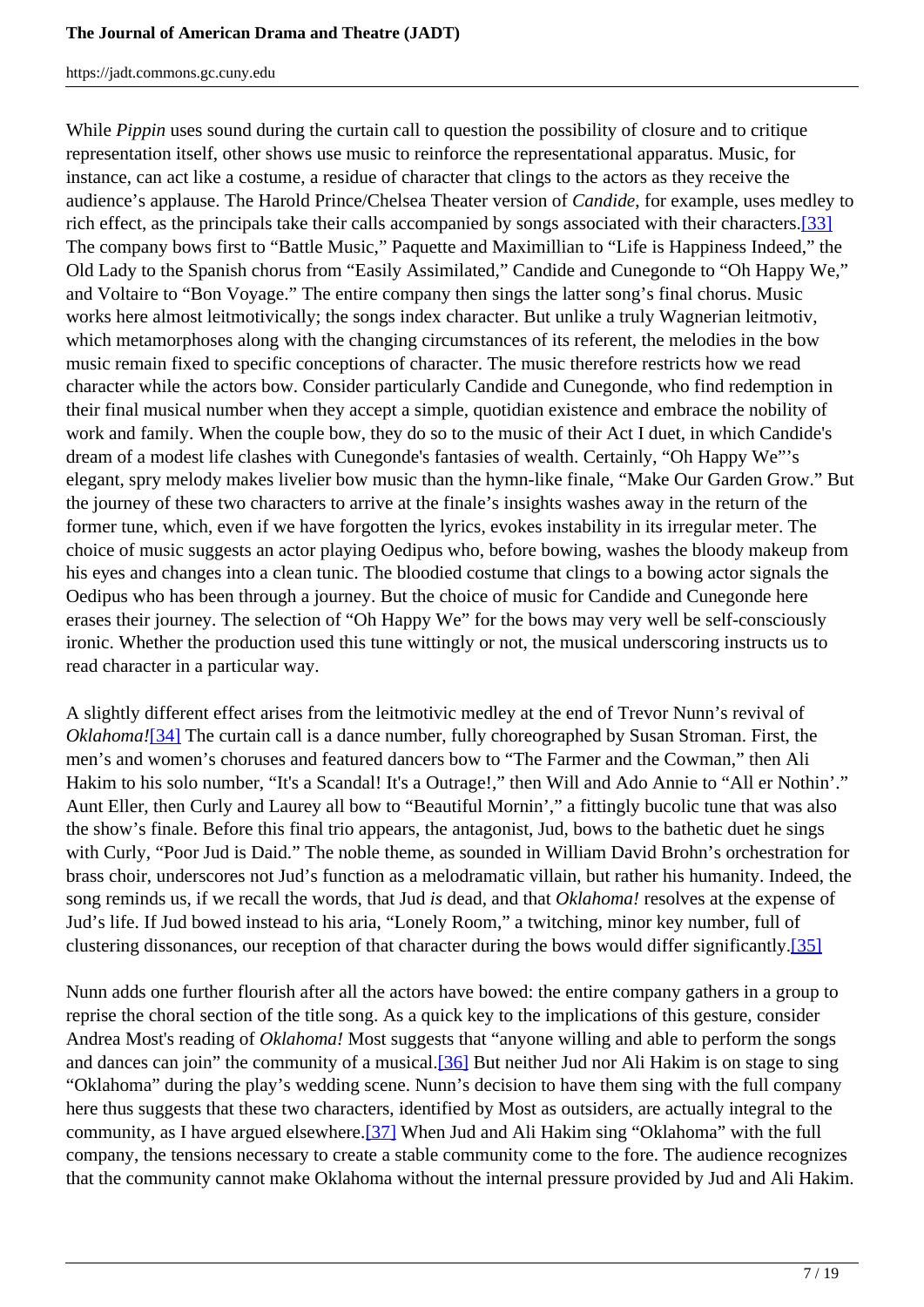<span id="page-7-0"></span>In the full company reprise of the title song during the bows, those two purported outsiders perform their true status as insiders. The Nunn production's bow music helps us better interpret these characters.

Bow music can thus be another residue of character, like a costume. Medleys prove particularly useful forms for this use of bow music because the medley allows the bow music to speak directly to each character by playing that character's best-known tune. But by selecting a melody for each character, bow music cues specific aspects of a character, adding a last moment of semiotic representation that draws on and revises what we have experienced in the rest of the show.

#### **Commercial Strategies**

The original production of *Oklahoma!*, as captured in the score and in a published playscript, ends not with the now-famous title song, but with a full company reprise of the duet "People Will Say We're in Love."[\[38\]](#page-7-0) In many ways, the song is a bizarre choice for the bows, being neither an anthem for the show nor for the company, but rather a private song for Curly and Laurey. Indeed, the number's conceit is that the lovers should not show public affection because the community might comment on it. Yet during the bows, the whole cast sings it. Why?

Because the production team expected the song to be a hit. This factor, the song's potential economic afterlife, is the final—and perhaps most important—function of the musical curtain call. That is, bow music cues the audience to buy a cast album. In this respect, the musical theater's bows differ significantly from those of non-musicals. As Nicholas Ridout observes, although all curtain calls "conclude a market transaction," because the actual economics of the performance were "sorted out before the curtain even rose," the curtain call's applause (and the performers' acceptance of applause) forms part of a gift economy.[\[39\]](#page-7-0) But in many musicals, both musical motifs and commercial motives underscore this gift exchange between the audience and the actors. Bow music, for such musicals, answers the demands of commerce: which tune is most salable? Thus, Gershwin's *Girl Crazy* wraps up with "Embraceable You" before jumping to "I've Got Rhythm"; Rodgers and Hart's *Pal Joey* signs off with "I Could Write a Book" (in fairness, about half of the songs from that show have hit potential); and the same authors' *The Boys from Syracuse* goes back to "Falling in Love with Love.["\[40\]](#page-7-0) I noted above that *Funny Girl*'s curtain call music transitions from "Don't Rain on My Parade" to "People." I conjecture that the change in tune cued star Barbra Streisand's entrance. Both songs became huge hits and remain associated with Streisand, but only "People" put Streisand on Billboard charts in 1964. Indeed, she had recorded that number as a single even prior to the show's premiere.<sup>[\[41\]](#page-7-0)</sup>

This economic imperative is so insistent that the great production team of Richard Rodgers and Oscar Hammerstein II refused to let bow music's commercial potential pass them by, even in their shows without bow music. As noted above, some of the pair's most high-minded works, such as *South Pacific*, *The King and I*, and *The Sound of Music*, follow the operatic tradition and include no bow music. Those shows do, however, include scored exit music, music to be played while the audience leaves the theater. Exit music does not distinguish itself enough from bow music formally to merit a separate discussion. It does, however, underline how much these last two musical numbers speak to the musical theater's commercial interest. For if bow music, due to the presence of the actors, contains traces of its representational function alongside its economic imperatives, exit music seems to have given up representation entirely. Exit music exists almost solely to worm a catchy tune into the audience's ear. One guide to writing a musical explains that exit music supplies "the flavour that will be left in the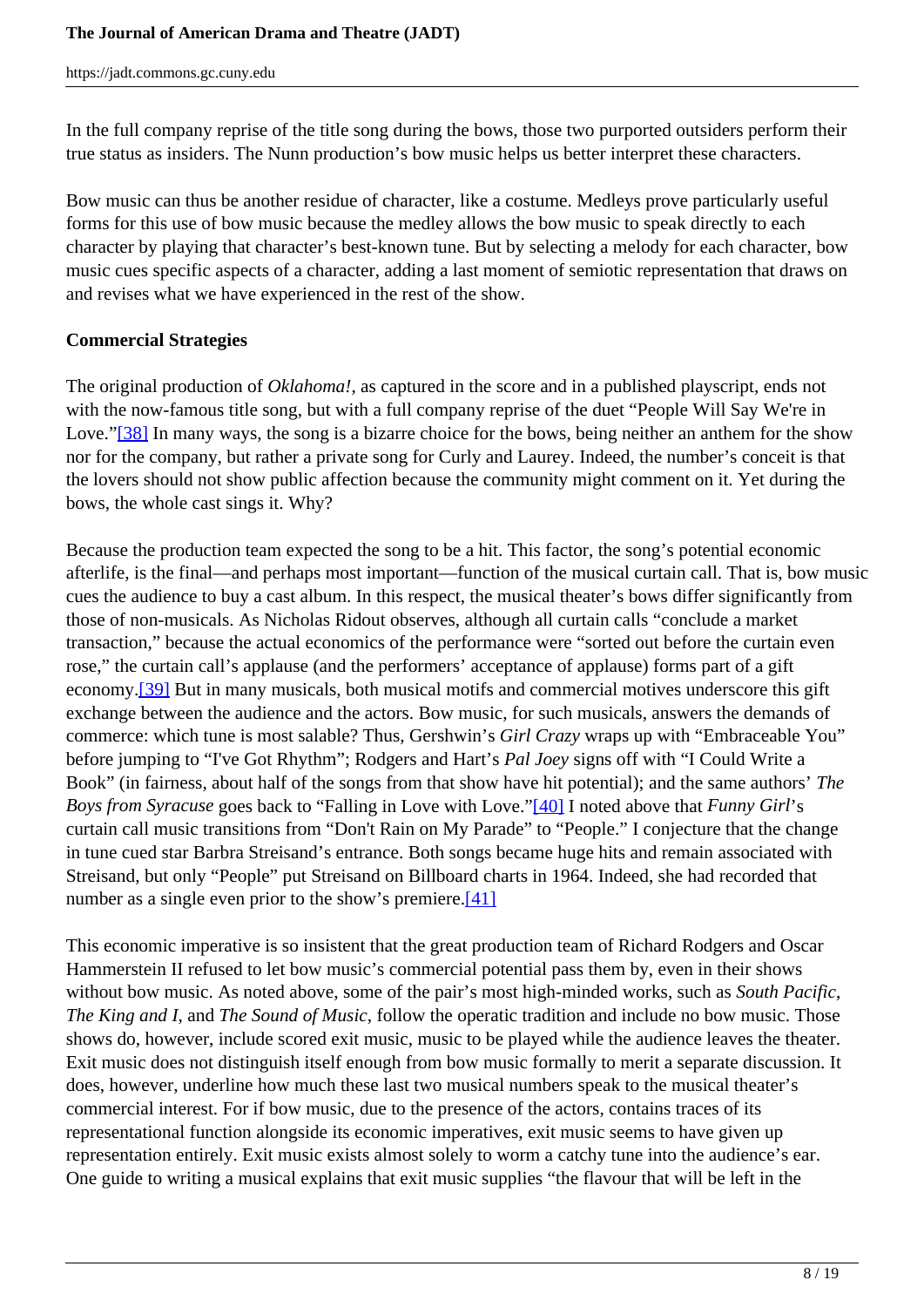<span id="page-8-0"></span>public's ear, the one you want them to keep humming as they make their way to the lobby and perhaps buy on cassette or compact disc.["\[42\]](#page-8-0) Thus, *South Pacific*'s exit music is "Some Enchanted Evening" (a number one hit for Perry Como in 1949), which leads into "Bali Ha'i"; *The King and I* features "Whistle a Happy Tune" and then "Shall We Dance"; and *The Sound of Music* essentially repeats the entr'acte with a medley of the title song, "Do Re Mi," and "Sixteen Going on Seventeen.["\[43\]](#page-8-0) In the 1950s, these shows were big business; the albums for all three sat high on the Billboard Charts at various times[.\[44\]](#page-8-0) And although these three shows offer themselves for the audience's approval in silence during the curtain call, accepting the purer gift relationship suggested by Ridout, they immediately assume an actively commercial stance as the audience files out of the theater. Thus, if a show's representational economy recedes in the final moments of a performance event, through the use of bow and exit music, the economics of representation come to the fore.

# **Musical Labor**

Exit music—and some bow music—thus faces as much towards the audience as towards the actors. That is, if one regards bow and exit music's "sparks of representation" (to use Ridout's phrase) as fundamentally coloring the fictional world of the play, the economic imperatives that undergird these musical numbers project outwards, into the audience, now figured as consumers. As I suggested above, the naked commercial desires in bow and exit music differ meaningfully from the ghosted economic exchange in the non-musical curtain call, as theorized by Ridout. But the dual model I have described thus far for bow and exit music remains fundamentally the same as that theorized by Hawkes, Ball, States, and Ridout. There remains one significant element of the curtain call hinted at by Ball and States that I have not yet addressed: labor.

Unlike non-musical curtain calls, curtain calls underscored by bow and exit music conspicuously divide labor between two groups of performers: actors and musicians. The usually invisible labor of technicians, not to mention the persistent but forgotten labor of countless other creative and administrative performers (house staff, casting agents, etc.), always ghosts the curtain call, and merits consideration in the general theory of curtain calls. But the case of musicians who play bow and exit music differs from that of backstage workers accustomed to having their labor go unacknowledged. In other circumstances, musicians can and do accept their own applause, not only for non-theatrical performances, but even in other categories of music drama such as opera. Silent curtain calls, by allowing on- and off-stage performers to rest together, equalize the labor of instrumentalists and stage performers[.\[45\]](#page-8-0) Such unity becomes more apparent when compared to musical theater's bow and exit musics, which undermine the integration of music and drama in the so-called integrated musical by so clearly dividing the laboring performers into two camps. During musical curtain calls, the actors transition towards their leisure time while the musicians continue to work. And in shows with exit music, a particularly speedy actor may be out the theater door before the musicians have played their final chord.

Just as William Ball suggests that the order in which actors bow can impact the quality of their performances, James H. Laster, advising aspiring music directors, suggests that exit music's liminality also informs its quality. A "young, inexperienced orchestra may feel that the exit music is not important," Laster warns. "But they need to be informed that their job is not finished until the cut-off at the last note of the exit music.["\[46\]](#page-8-0) Steve Suskin, author of a book on Broadway's orchestrators, hears not boredom or inattention, but rather joy in exit music. Embedded among the musicians for a performance of *Sweeney Todd*, Suskin explained the end of the show thus: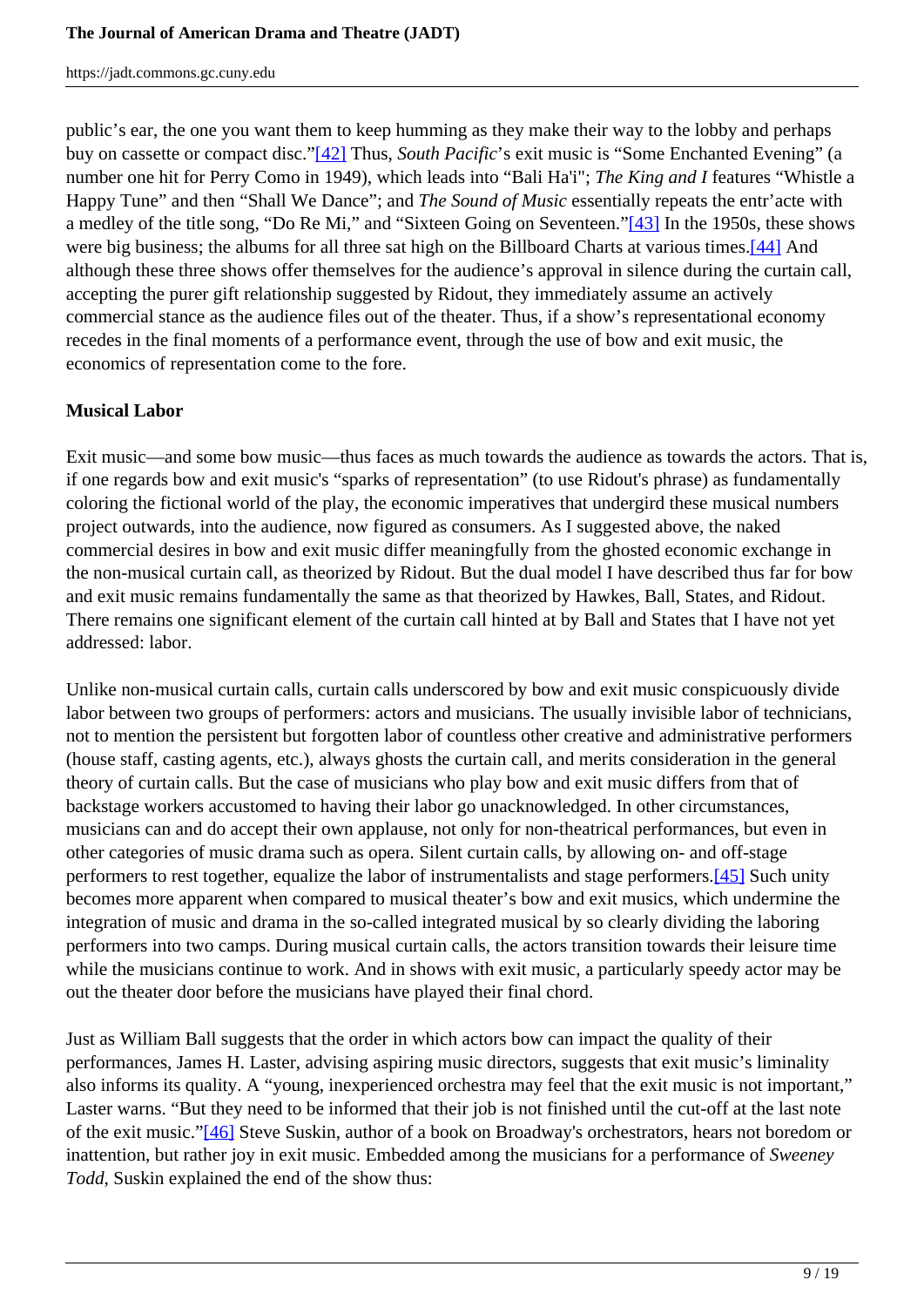<span id="page-9-0"></span>Everybody leaves; everybody except the orchestra, which plays the exit music. But it is a lighthearted group of musicians playing now: the drama is over, the tension is gone, the spell is broken. It is now merely music. [The music director] gives the final cutoff, the music ends with a crisp button from the brass, and we file out of the pit[.\[47\]](#page-9-0)

Whether the musicians celebrate bow and exit music as a moment for relaxed improvisation or let their minds wander at the seemingly unimportant (and often unhearable, beneath applause and chatter) end of a long performance, the fundamental disparity remains: musicians continue their labor in the musical theater well after other performers have ceased their own work.

And what of the labor that goes into creating bow and exit music? A show's orchestrator and her staff traditionally select and arrange the bow and exit music, often only in the last moments of a show's rehearsal process. Yet, while the final decision about such music occurs quite late, the tunes are frequently among the first written for the show because bow and exit music often derive from among a production's "utility" arrangements, arrangements made during the rehearsal period to fulfill practical needs in the rehearsal room. As Robert Russell Bennett, the dean of musical theater orchestrators, explains, "You take three, four, or five of the principal melodies and arrange them (with the tune in its original form complete in each case) so that, at the direction of the conductor, they may be played" by any section of the orchestra at any volume.<sup>[48]</sup> Such utility arrangements provide placeholder music for scene changes and underscoring, as well as the overture, entr'acte, and the "Chaser, Exit or Outmarch."[\[49\]](#page-9-0) Each of these categories later receives "special treatment" as the production takes final form and as the orchestrator has time to focus on them individually. In Bennett's general narrative of an orchestrator's work, however, that time might arrive only during the final few preview performances[.\[50\]](#page-9-0)

Two points here deserve underlining. First, in bow and exit music the orchestrator and team of arrangers announce themselves as essential members in the vast peripheral, artisanal workforce that crafts a Broadway show[.\[51\]](#page-9-0) Their work on bow and exit music enhances both the artistic value of the show, when bow and exit music addresses the play's representational apparatus, and the production's economic value, when the exit music helps inspire sales of recordings. Second, bow and exit music, though the last elements of a show in performance, appear very early in the production process (at least, in their form as utilities). This fact strongly differentiates bow and exit music from the non-musical curtain call, which directors rarely think about until dress rehearsals. Although the production staff might settle on bow and exit music quite late in the process, the tunes from among which the staff chooses, far from being an afterthought, literally underscore the show's rehearsals. The practice of relying on utilities codifies those melodies as essential to the entire structure of the show: they are the beginning (overture), middle (entr'acte), and end (exit music), well before the company sets the rest of the show. As a result, songs written early, songs that captured a relatively primitive conception of a show, occupy a large sonic space in the rehearsal period[.\[52\]](#page-9-0) Fundamentally, utilities reveal how much *work* a show's purely orchestral music does for the rest of a production. It is no coincidence that utilities are so called: they are, first and foremost, useful. Even if they later sound differently (or disappear entirely), they noisily—and, paradoxically, inconspicuously—underscore a significant portion of the production process. The utilities that become bow and exit music may end up as the musical last word or as an afterthought, but they are often also part of a show's origin.

#### **Take a Bow**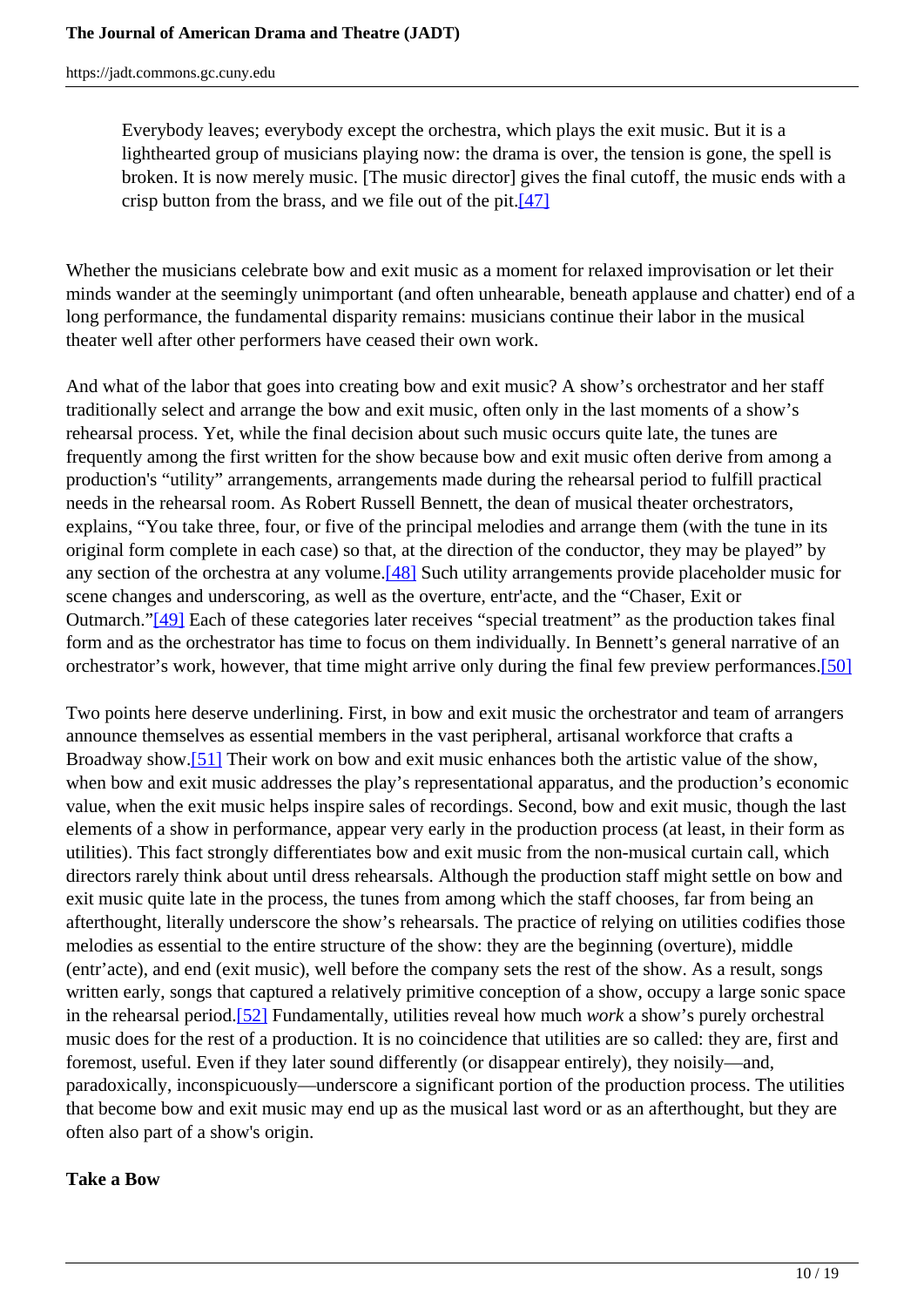<span id="page-10-0"></span>This article has considered how bow and exit music affect our interpretation of the musical theater, and particularly how these musical practices amplify the often discordant relationship between the musical's artistic and commercial aspirations. Like the curtain call that bow music underscores, bow and exit music occupy a strange border at the end of the theatrical event and near the end of the performance event. Despite a relatively narrow set of formal types available for bow and exit music, productions have used those musics to reinforce the show's theme, to revise the audience's understanding of character, and to promote the show's commercial afterlife in recordings. A longer analysis of a specific show might benefit from exploring more the choice of songs (particularly in relationship to the overture), and the details of tempi (usually moderate to fast), meter (usually duple), or arrangement (usually the same key and orchestration as an earlier iteration). One might also consider bow and exit music as utilized by a particular orchestrator, composer, director, etc. With a more comprehensive data set, one might explore how bow music changes from era to era, or from subgenre to subgenre. As I hope this sketch of bow and exit music's functions makes clear, musicals do not cease making meaning when the curtain falls, but actively and consciously continue to do so until the moment that an audience member steps out of hearing range of the orchestra. In other words, music performs in the musical theater longer than any other medium.

And when we listen to that music, we might have to reinterpret some shows. To conclude with one example, consider *The Pajama Game*, the Richard Adler and Jerry Ross musical of 1954. In a recent history of the musical theater, Larry Stempel accuses George Abbott, the show's original director and cobook writer, of avoiding politics. The plot concerns a struggle between management and labor at a pajama factory, a struggle that constrains the romance between a foreman and a shopworker/union leader. As Stempel notes, the show opened in the midst of the McCarthy hearings, a climate not amenable to claims for strong workers' rights. Citing Abbott's own statement denying any "propaganda" in the show, Stempel declares *Pajama Game* "militantly apolitical," with "no serious intent of any kind.["\[53\]](#page-10-0) As far as most of the show goes, Stempel is right, the politics are tepid. Even the finale plays up romantic fun rather than politics, with a version of the title song that accompanies a fashion parade, culminating with the appearance of the leads, Babe and Sid wearing only a pajama top and bottom, respectively. That number also functions as a curtain call; the principals appear in the appropriate order. The entire company then sings the title song's chorus.[\[54\]](#page-10-0) This is charming, but, as Stempel complains of the entire show, emphasizes the romantic plots at the expense of the management-labor conflict.

But then the company sings a different tune. They do not sing the ballad "Hey There," a hit for Rosemary Clooney in 1954.[\[55\]](#page-10-0) They do not sing the catchy love duet "There Once Was a Man." They do not sing the jazzy "Steam Heat," which featured iconic Bob Fosse choreography for Carol Haney. No, they sing none of the show's hits. Rather, the entire cast sings a march in six-eight time, which, while certainly energetic, is not memorable enough to sell an album. They sing the show's rallying labor cry:

Seven and a half cents doesn't buy a helluva lot, Seven and a half cents doesn't mean a thing, But give it to me every hour Forty hours every week That's enough for me to be Livin' like a king.<sup>[56]</sup>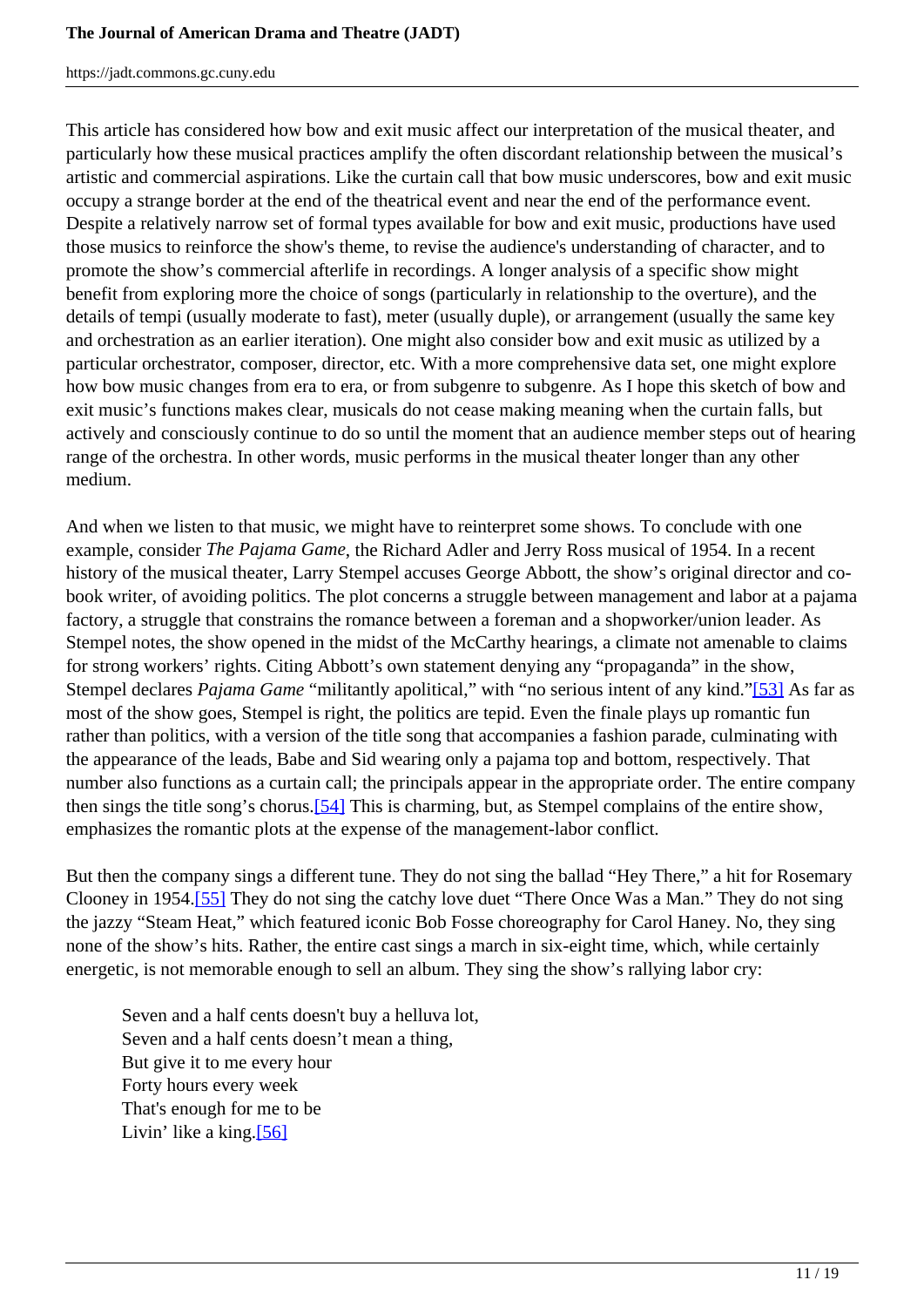<span id="page-11-0"></span>This number's return, at this moment, is a striking political gesture, a reminder that behind the play's love stories lurks a serious economic struggle. This message, moreover, occupies what is traditionally the most overtly commercial moment in musical theater. We might, then, hear this bow music's explicit turn to economics as a wry wink at the function of bow and exit music itself. The number says in all seriousness that economic circumstances are at the root of contemporary life, even as it asks you to buy the recording when the performance ends, that is, when the music finally stops.[\[57\]](#page-11-0)

**Derek Miller** is John L. Loeb Associate Professor of the Humanities at Harvard University where he teaches courses in theater history and dramatic literature. His articles on theatrical and musical performance have appeared in publications including *Theatre Journal* and *Studies in Musical Theatre*. His book, *Copyright and the Value of Performance, 1770-1911*, is under contract with Cambridge University Press. More information at scholar.harvard.edu/dmiller.

 $\Box$  Diegetic music forms part of the narrative world of a play; characters within the narrative frame can hear it and/or produce it. Only the audience hears non-diegetic music. For example, in *The Pajama Game*, "Steam Heat" is a diegetic number, a literal performance in which three characters dance and sing for their fellow union members. "Hey There" is non-diegetic: the character Sid Sorokin does not sing; the actor does.

[\[2\]](#page-11-0) Meredith Willson, *But He Doesn't Know the Territory* (St. Paul: University of Minnesota Press, 2009), 153-154.

[\[3\]](#page-11-0) Phil Powrie and Guido Heldt, "Introduction: Trailers, Titles, and End Credits," *Music, Sound, and the Moving Image* 8 (2014), 111.

[\[4\]](#page-11-0) See, for example, Bernard Rosenberg and Ernest Harburg, *The Broadway Musical: Collaboration in Commerce and Art* (New York: NYU Press, 1993) and Steven Adler, *On Broadway: Art and Commerce on the Great White Way* (Carbondale: Southern Illinois University Press, 2004).

[\[5\]](#page-11-0) Michael V. Pisani, *Music for the Melodramatic Theatre in Nineteenth-Century London & New York* (Iowa City: University of Iowa Press, 2014).

<sup>[\[6\]](#page-11-0)</sup> For a theory of the boundaries between the theatrical and the performance event, see Richard Schechner, "Drama, Script, Theater, Performance," in *Performance Theory* (London: Routledge, 2003). Scholars of film titles and end credits seem to prefer Gérard Genette's language of "paratext" to describe those musical practices. See Powrie and Heldt, "Introduction: Trailers, Titles, and End Credits," 111-112.

<sup>[\[7\]](#page-11-0)</sup> Terence Hawkes, "Opening Closure," *Modern Drama* 24 (1981), 355-356. Hawkes offers the example of a pimple on an actor's nose as an unintentional element that audience members might "be prepared to acknowledge, interpret, and even perhaps to applaud."

<sup>[\[8\]](#page-11-0)</sup> Hawkes, "Opening Closure," 356.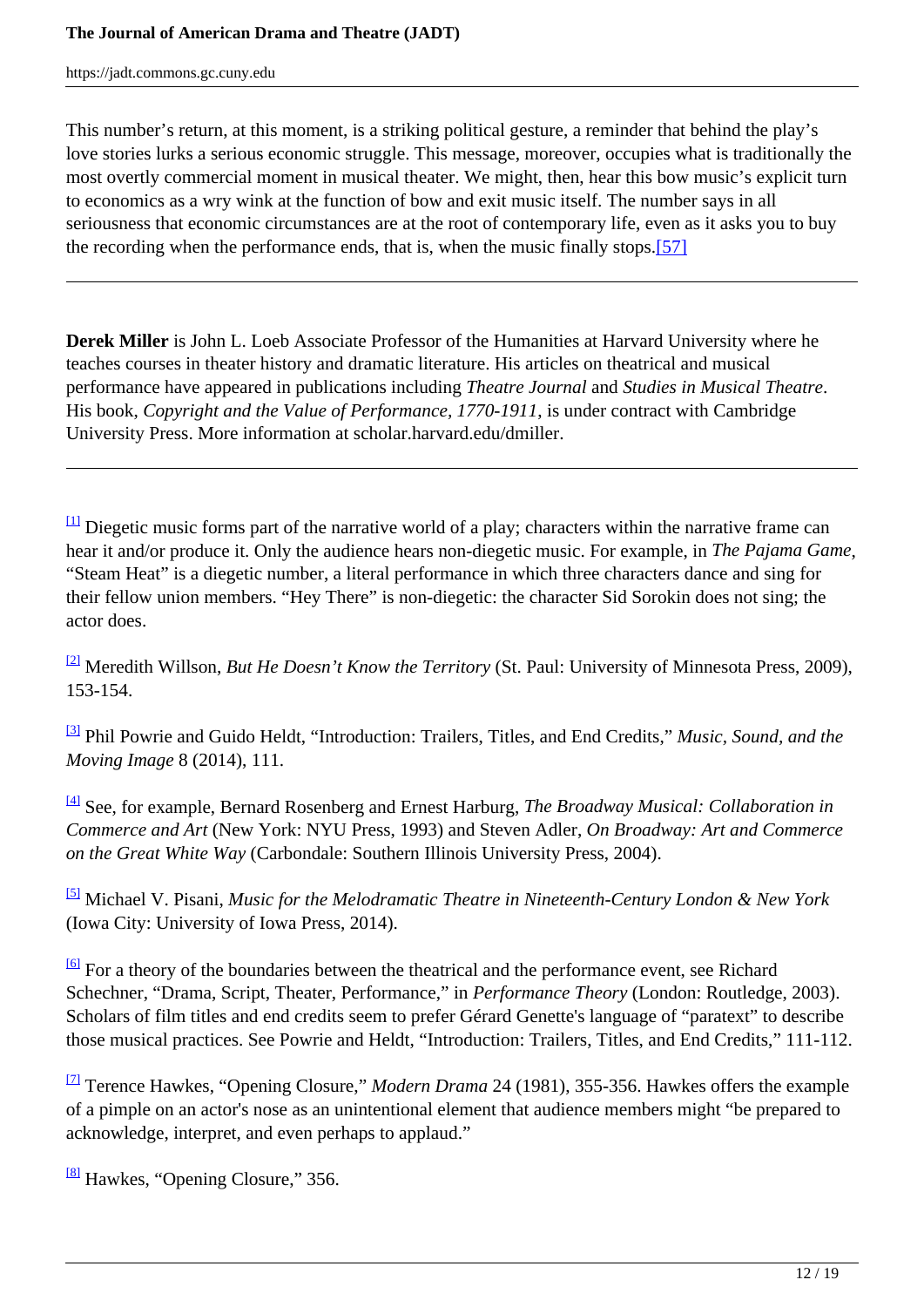<span id="page-12-0"></span>[\[9\]](#page-12-0) William Ball, *A Sense of Direction* (New York: Drama Publishers, 1980), 143.

[\[10\]](#page-12-0) Ball, *A Sense of Direction*, 145. Ball cites other plays such as *Othello*, *The Three Sisters*, and *The Man Who Came to Dinner* that pose similar problems in balancing star supporting turns against the work of a relatively unsympathetic lead.

[\[11\]](#page-12-0) Ball, *A Sense of Direction*, 145.

[\[12\]](#page-12-0) Ball, *A Sense of Direction*, 146. Dressing room assignments are, Ball notes, similarly loaded status symbols for actors, and, like curtain calls, can affect an actor's work on stage.

[\[13\]](#page-12-0) Bert O. States, *Great Reckonings in Little Rooms: On the Phenomenology of Theater* (Berkeley: University of California Press, 1985), 199.

[\[14\]](#page-12-0) States, *Great Reckonings in Little Rooms*, 203.

[\[15\]](#page-12-0) States, *Great Reckonings in Little Rooms*, 203.

[\[16\]](#page-12-0) Nicholas Ridout, *Stage Fright, Animals, and Other Theatrical Problems* (Cambridge: Cambridge University Press, 2006), 162.

<sup>[\[17\]](#page-12-0)</sup> See Annette Davison, "The End is Nigh: Music Postfaces and End-Credit Sequences in Contemporary Television Serials," *Music, Sound, and the Moving Image* 8 (2014) for an explanation of this practice's origins and uses in *The Sopranos*.

[\[18\]](#page-12-0) Davison, "The End is Nigh," 197. Davison observes that some shows have begun linking end credit music more closely to the preceding episode's "sound world" (212).

[\[19\]](#page-12-0) George Gershwin, Du Bose Heyward, and Ira Gerswhin, *Porgy and Bess (Piano-Vocal Score)* (New York: Gershwin Publishing Corporation/Chappell & Co., Inc., 1935); Richard Rodgers and Oscar Hammerstein II, *Carousel (Piano-Vocal Score)* (New York: Williamson, 1945); Richard Rodgers and Oscar Hammerstein II, *Allegro (Piano-Vocal Score)* (New York: Williamson, 1948); Leonard Bernstein, Arthur Laurents, Stephen Sondheim, and Jerome Robbins, *West Side Story (Piano Vocal Score)* (New York: G. Schirmer, Inc. and Chappell & Co., Inc., 1959).

[\[20\]](#page-12-0) Cole Porter, *Kiss Me, Kate (Piano-Vocal Score)* Chappell & Co., Inc., 1967), No. 24a "Grand Finale—Last Curtain."

[\[21\]](#page-12-0) Richard Rodgers and Lorenz Hart, *Babes in Arms (Piano-Vocal Score)* Chappell & Co., Inc., 1960), No. 23 Curtain Calls; John Kander and Fred Ebb, *Cabaret (Piano-Vocal Score)* Times Square Music Publications Company, 1968), Curtain Calls (No. 29); Richard Adler and Jerry Ross, *Damn Yankees (Piano-Vocal Score)* Frank Music Corp., 1957), No. 33 Heart (Bows).

[\[22\]](#page-12-0) Frank Loesser, *Guys and Dolls (Piano-Vocal Score)* Frank Music Corp., 1953), "The Happy Ending."

[\[23\]](#page-12-0) Alan Jay Lerner and Frederick Loewe, *My Fair Lady (Piano-Vocal Score)* Chappel & Co., 1958),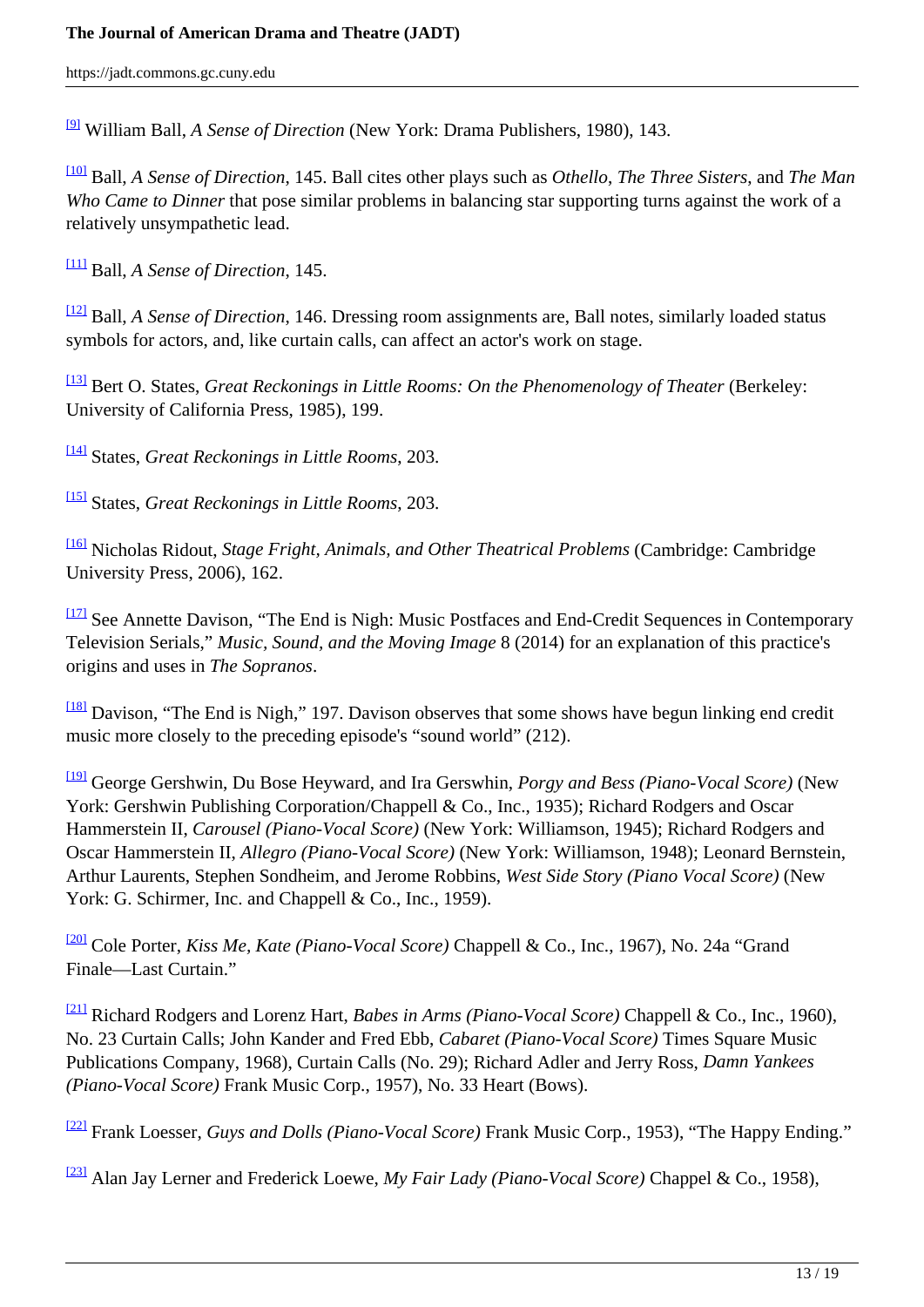<span id="page-13-0"></span>Music for Curtain Calls (No. 27); Meredith Willson, *The Music Man (Piano-Vocal Score)* Frank Music Corp., 1958), Curtain Call Music (No. 26); Stephen Sondheim, *A Little Night Music (Piano-Vocal Score)* Revelation Music Publishing Corp. & Rilting Music, Inc., 1974), Bows (No. 33).

[\[24\]](#page-13-0) Stephen Sondheim, *Follies (Piano-Vocal Score)* Range Road Music Inc., Quartet Music Inc., Rilting Music Inc., and Burthen Music Compnay, Inc., 1971), No. 20 Bows.

[\[25\]](#page-13-0) Jule Styne, *Funny Girl (Piano-Vocal Score)* Chappell-Styne, Inc. and Wonderful Music Corp., 1964), Curtain and Exit Music (No. 30).

[\[26\]](#page-13-0) Sheldon Harnick and Jerry Bock, *Fiddler on the Roof (Piano-Vocal Score)* Sunbeam Music Corp., 1965), Music for Bows (No. 34).

[\[27\]](#page-13-0) Mitch Leigh, Joe Darion, and Dale Wasserman, *Man of La Mancha (Piano-Vocal Score)*, Revised ed. (Greenwich, CT: Cherry Lane Music Co., 1965), Bows (No. 30). The show does, however, conclude No. 31 Exit Music with "The Impossible Dream."

[\[28\]](#page-13-0) Joseph Church, *Music Direction for the Stage: A View from the Podium* (New York: Oxford University Press, 2015), 240.

[\[29\]](#page-13-0) James Kirkwood, Michael Bennett, and Nicholas Dante, *A Chorus Line* (New York: Applause Books, 1995), 145.

[\[30\]](#page-13-0) Stephen Schwartz and Roger O. Hirson, *Pippin (Piano-Vocal Score)* CPP/Belwin, Inc., 1988).

[\[31\]](#page-13-0) *Pippin, His Life and Times*, dir. David Sheehan (Tulsa: VCI Home Video, 2000), DVD.

[\[32\]](#page-13-0) Stephen Schwartz and Roger O. Hirson, *Pippin: A Musical Comedy* (New York: Drama Book Specialists, 1975), 83.

[\[33\]](#page-13-0) Leonard Bernstein et al., *Candide (Piano-Vocal Score)* (New York: Schirmer Books, 1976), Bows (No. 22). The printed score includes stage directions and dialogue from the Prince production. Those directions indicate that, when the curtain rises after the finale, "*the COMPANY pours out onto the ramps [around the seating area] as the PRINCIPALS take their bows in the order of their precedence to the following music*" (230). Bracketed character names above particular measures in the score indicate when in the number each character appears. The score of the original production included no bow music (Leonard Bernstein, Lillian Hellman, and Richard Wilbur, *Candide (Piano-Vocal Score)* (New York: G. Schirmer, 1958)), while the authorized Boosey & Hawkes edition (Leonard Bernstein, Hugh Wheeler, and Richard Wilbur, *Candide (Piano-Vocal Score)* (New York: Jalni Publications, Inc. and Boosey & Hawkes, 1994)) does include No. 28 Bows. That number appears to be the final section of the Overture (bars 231-287), minus ten bars of melody from the upper woodwinds.

[\[34\]](#page-13-0) A film documents this production's incarnation at the Royal National Theatre in London. *Oklahoma!*, dir. Trevor Nunn (Chatsworth, CA: Image Entertainment, 2003), DVD.

[\[35\]](#page-13-0) Perhaps not entirely coincidentally, actor Shuler Hensley's performance as Jud was exceptionally well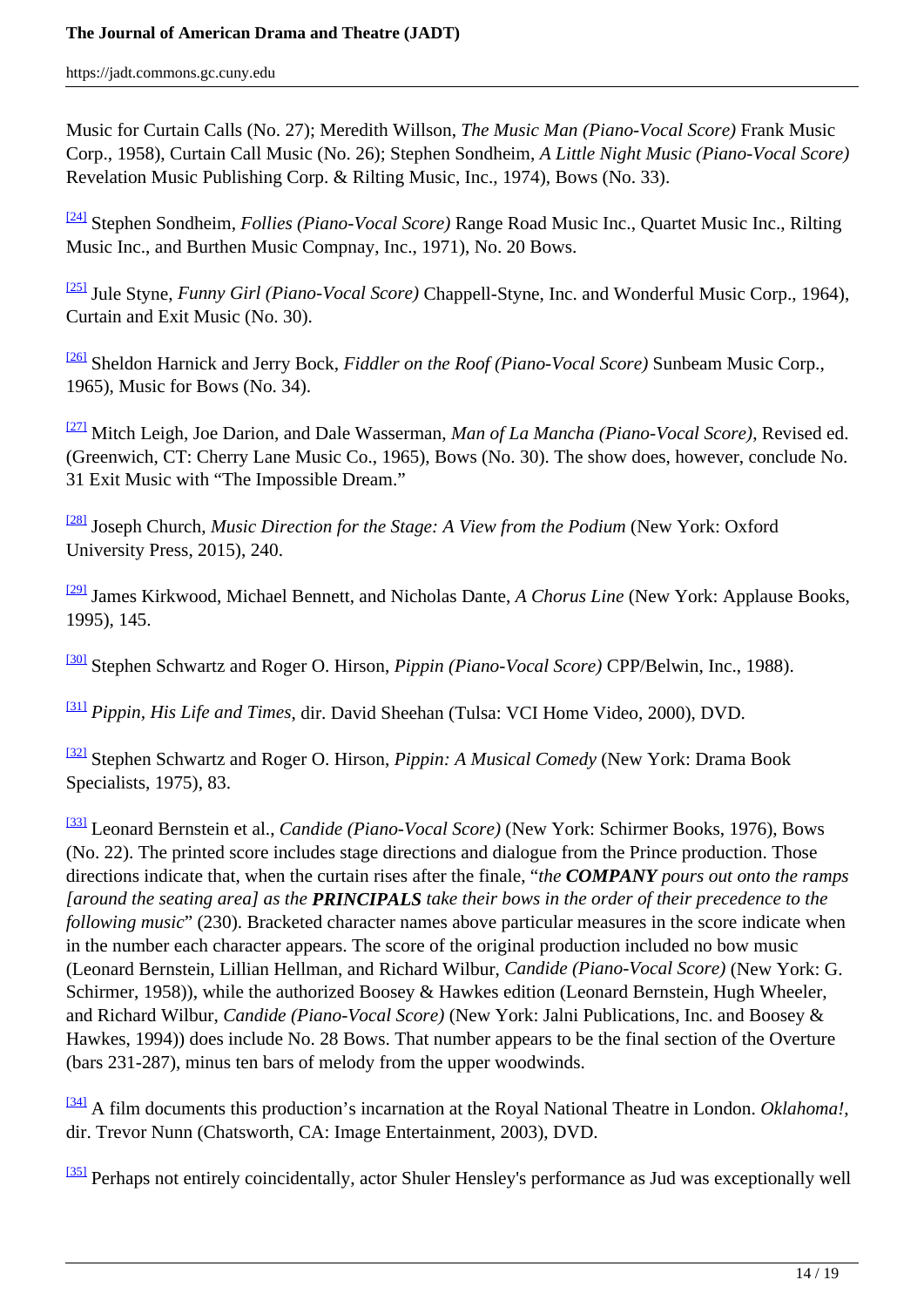<span id="page-14-0"></span>received. Hensley received multiple awards for his performance, including the Olivier, Tony, and Drama Desk Awards for Supporting Actor in a Musical. "Awards," *Oklahoma!* (2002), Internet Broadway Database, http://ibdb.com/production.php?id=12938, accessed 26 May 2015.

[\[36\]](#page-14-0) Andrea Most, "'We Know We Belong to the Land': The Theatricality of Assimilation in Rodgers and Hammerstein's *Oklahoma!*," *PMLA* 113, no. 1 (1998), 79.

[\[37\]](#page-14-0) Derek Miller, "'Underneath the Ground': Jud and the Community in *Oklahoma!*," *Studies in Musical Theatre* 2, no. 2 (2008).

[\[38\]](#page-14-0) Richard Rodgers and Oscar Hammerstein II, *Oklahoma!* (New York: Williamson, 1943), Finale Ultimo (No. 29).

[\[39\]](#page-14-0) Ridout, *Stage Fright*, 162, 164.

[\[40\]](#page-14-0) George Gershwin, Ira Gershwin, Guy Bolton, and John McGowan, *Girl Crazy (Piano-Vocal Score)* (New York: New World Music Corp., 1954), Final II (No. 25); Richard Rodgers, Lorenz Hart, and John O'Hara, *Pal Joey (Piano-Vocal Score)* (New York: Chappell & Co., 1962), Curtain Calls (I Could Write a Book); Richard Rodgers, Lorenz Hart, and George Abbott, *The Boys from Syracuse (Piano-Vocal Score)* (New York: Chappell & Co., 1965), No. 20 Curtain Music.

 $\frac{[41]}{[41]}$  $\frac{[41]}{[41]}$  $\frac{[41]}{[41]}$  As one biographer explains, "Barbra agreed to go into the studio and record ['People'] as a single. But since Capitol Records, not Columbia, was to record the cast album, Columbia executives were reluctant to do anything to promote *Funny Girl*. In the end, they agreed to release the single only if 'People' was on the B side of the record. Columbia would do little to promote the song, instead focusing their efforts on the A side, 'I Am Woman.'" Christopher Anderson, *Barbra: The Way She Is* (New York: William Morrow, 2006), 119. Despite Columbia's lack of interest, that single spent 12 weeks on the Billboard Hot 100, peaking at number five. Joel Whitburn, *Pop Memories 1890-1954: The History of American Popular Music* (Menomonee Falls, WI: Record Research, Inc., 1986).

[\[42\]](#page-14-0) Stephen Citron, *The Musical: From the Inside Out* (London: Hodder & Stoughton, 1991), 257. The author notes, even more practically, that up-tempo exit music also "facilitate[s] clearing the aisles" more quickly.

[\[43\]](#page-14-0) Richard Rodgers and Oscar Hammerstein II, *South Pacific (Piano-Vocal Score)* (New York: Williamson, 1949), Exit Music (No. 49); Richard Rodgers and Oscar Hammerstein II, *The King and I (Piano-Vocal Score)* (New York: Williamson, 1951), Exit Music (No. 46); Richard Rodgers and Oscar Hammerstein II, *The Sound of Music (Piano-Vocal Score)* (New York: Williamson, 1960), No. 47 Exit Music. "Some Enchanted Evening" spent five weeks at number one for Perry Como (his B side, "Bali Ha'i," hit number five), while also reaching the top 10 on recordings by Bing Crosby, Jo Stafford, Frank Sinatra, Ezio Pinza (the song's originator in his role as Emile de Becque), and Paul Weston. Whitburn, *Pop Memories*.

[\[44\]](#page-14-0) *South Pacific* appeared on the pop charts at number seven on 21 May 1949; number one was *Kiss Me, Kate*. Within two weeks, *South Pacific* was the best-selling popular music LP in the country, where it remained for 69 weeks, ultimately spending 400 weeks on the top charts. Laurence Maslon, *The South*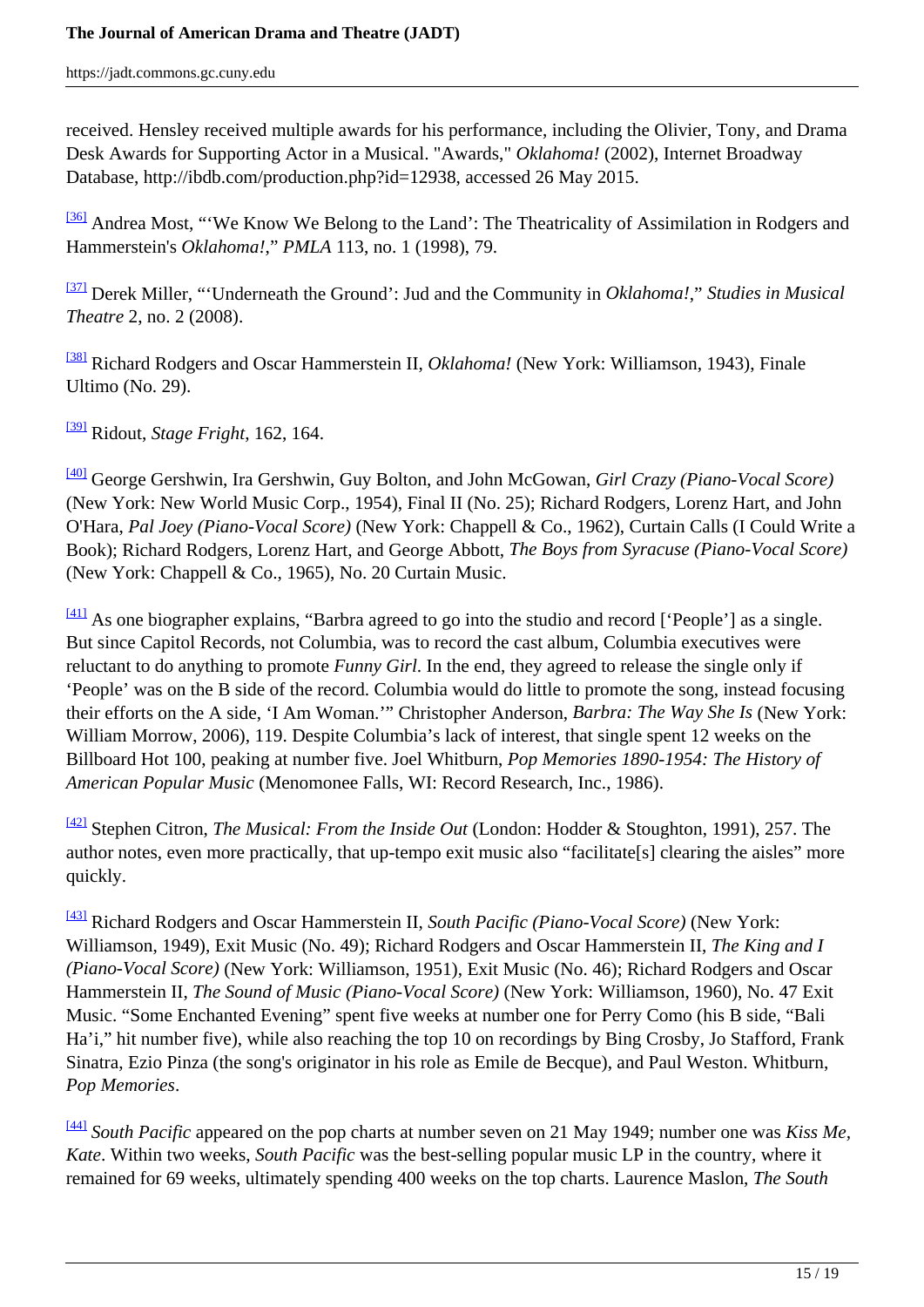<span id="page-15-0"></span>*Pacific Companion* (New York: Fireside, 2008), 153. *The King and I* performed the least well, hovering around number four (for both 75s and 33s) in summer and fall 1951. *The Sound of Music* spent 276 weeks on Billboard's Top 200, including 16 weeks at number one. Joel Whitburn, *The Billboard Albums*, 6th ed. (Menomonee Falls, WI: Record Research, Inc., 2006).

<sup>[\[45\]](#page-15-0)</sup> I sense some condescension in how conductors accept audience accolades on behalf of the orchestra, particularly when the conductor joins the actors or singers on stage, leaving the musicians in the pit below. The disparity between conductor and instrumentalist seems slightly less wide in musicals, even if the conductor bows quickly for the audience during the bow music, perhaps because such a gesture permits the orchestra a fleeting moment of performance without the conductor's guidance. Or, as one writer makes the same point negatively: "Providing the playing of the bow music will not fall apart if the conductor stops beating time, he can acknowledge [the actors' pointing at the orchestra during bows] by turning and bowing to the audience." James H. Laster, *So You're the New Musical Director!: An Introduction to Conducting a Broadway Musical* (Lanham, MD: The Scarecrow Press, Inc., 2001), 146.

# [\[46\]](#page-15-0) Laster, *So You're the New Musical Director!*, 127.

[\[47\]](#page-15-0) Steven Suskin, *The Sound of Broadway Music: A Book of Orchestrators and Orchestrations* (New York: Oxford University Press, 2009), 289. Broadway music director Joseph Church affirms Suskin's view that exit music achieves an "informality" that "reflects the relaxation of the theater experience in its closing moments." Church, *Music Direction for the Stage*, 240.

[\[48\]](#page-15-0) Robert Russell Bennett, *Instrumentally Speaking* (Melville, NY: Belwin-Mills Publishing Corp., 1975), 107.

[\[49\]](#page-15-0) Bennett, *Instrumentally Speaking*, 107. Bennett suggests that, among these standard orchestral numbers, only the overture regularly merits careful attention, and not much care at that. Even a "fancy permanent" or "New York overture," as Bennett wryly calls it, earns little more than a single orchestral read-through before opening night. A 1951 *New Yorker* profile of Bennett opens describing the composition of *The King and I*'s overture, completed mere hours before the first tryout in New Haven. Herbert Warren Wind, "Another Opening, Another Show," *The New Yorker* (1951), 46. Today, overtures have become quite scarce, according to Joseph Church. Church, *Music Direction for the Stage*, 239.

[\[50\]](#page-15-0) Bennett, *Instrumentally Speaking*, 111. Conductor Rob Berman recently affirmed that, while "composers might have some input" in choosing exit music, the selection derives usually from among the utilities. Exit music remains "one of the last pieces of music created for a show." Robert Simonson and Kenneth Jones, "Ask Playbill.com: A Question About Exit Music and Musicals," *Playbill.com*, [http://www.playbill.com/features/article/ask-playbill.com-a-question-about-exit-music-at](http://www.playbill.com/features/article/ask-playbill.com-a-question-about-exit-music-at-musicals-187760)[musicals-187760.](http://www.playbill.com/features/article/ask-playbill.com-a-question-about-exit-music-at-musicals-187760)

[\[51\]](#page-15-0) Suskin, *Sound of Broadway Music* provides an excellent account of orchestrators and arrangers, who occupy the strange liminal space between creative artistry and technical labor that defines so much backstage work.

<sup>[\[52\]](#page-15-0)</sup> The situation differs, of course, for revivals, for which the score already exists. In such cases, the production staff may have even more creative energy to expend on overtures or bow and exit music, as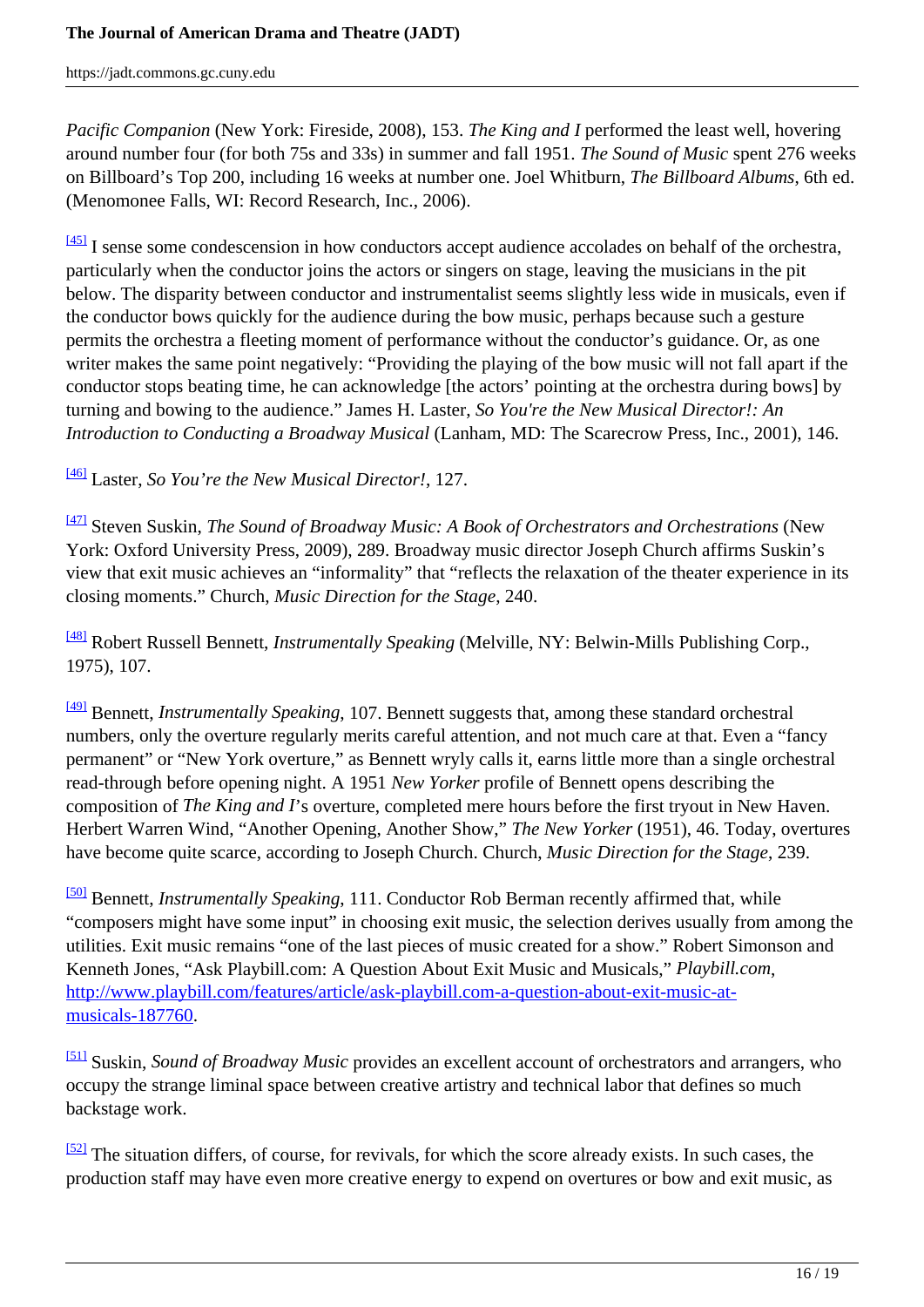<span id="page-16-0"></span>evidenced by the *Candide* and *Oklahoma!* revivals discussed above.

[\[53\]](#page-16-0) Larry Stempel, *Showtime: A History of the Broadway Musical Theater* (New York: Norton, 2010), 424.

[\[54\]](#page-16-0) Richard Adler and Jerry Ross, *The Pajama Game (Piano-Vocal Score)* Frank Music Corp., 1955), No. 25 "The Pajama Game—Closing."

[\[55\]](#page-16-0) "Hey There" spent 24 weeks on *Billboard*'s "Honor Roll of Hits" (issues of 24 July 1954 to 1 January 1955), reaching number one in the 2 October 1954 issue (survey week ending 22 September) and remaining there through the issue of 13 November (survey week ending 3 November), for seven weeks at the top. Another song from the show, "Hernando's Hideaway," spent 18 weeks in the top twenty (issue of 29 May 1954 to 25 September 1954), but never reached number one. The "Honor Roll of Hits" combines sales of recordings and sheet music with juke box and radio performances.

[\[56\]](#page-16-0) Adler and Ross, *The Pajama Game*, No. 25a "Seven and a Half Cents—Reprise."

[\[57\]](#page-16-0) For a list of piano-vocal scores consulted, many of which are also cited in the body of the essay, see my personal website, [http://visualizingbroadway.com/broadway/bow\\_and\\_exit\\_music\\_table.html](http://visualizingbroadway.com/broadway/bow_and_exit_music_table.html).



"On Bow and Exit Music" by Derek Miller

ISNN 2376-4236

*The Journal of American Drama and Theatre* Volume 30, Number 1 (Fall 2017) ©2017 by Martin E. Segal Theatre Center

# **Editorial Board:**

Co-Editors: Naomi J. Stubbs and James F. Wilson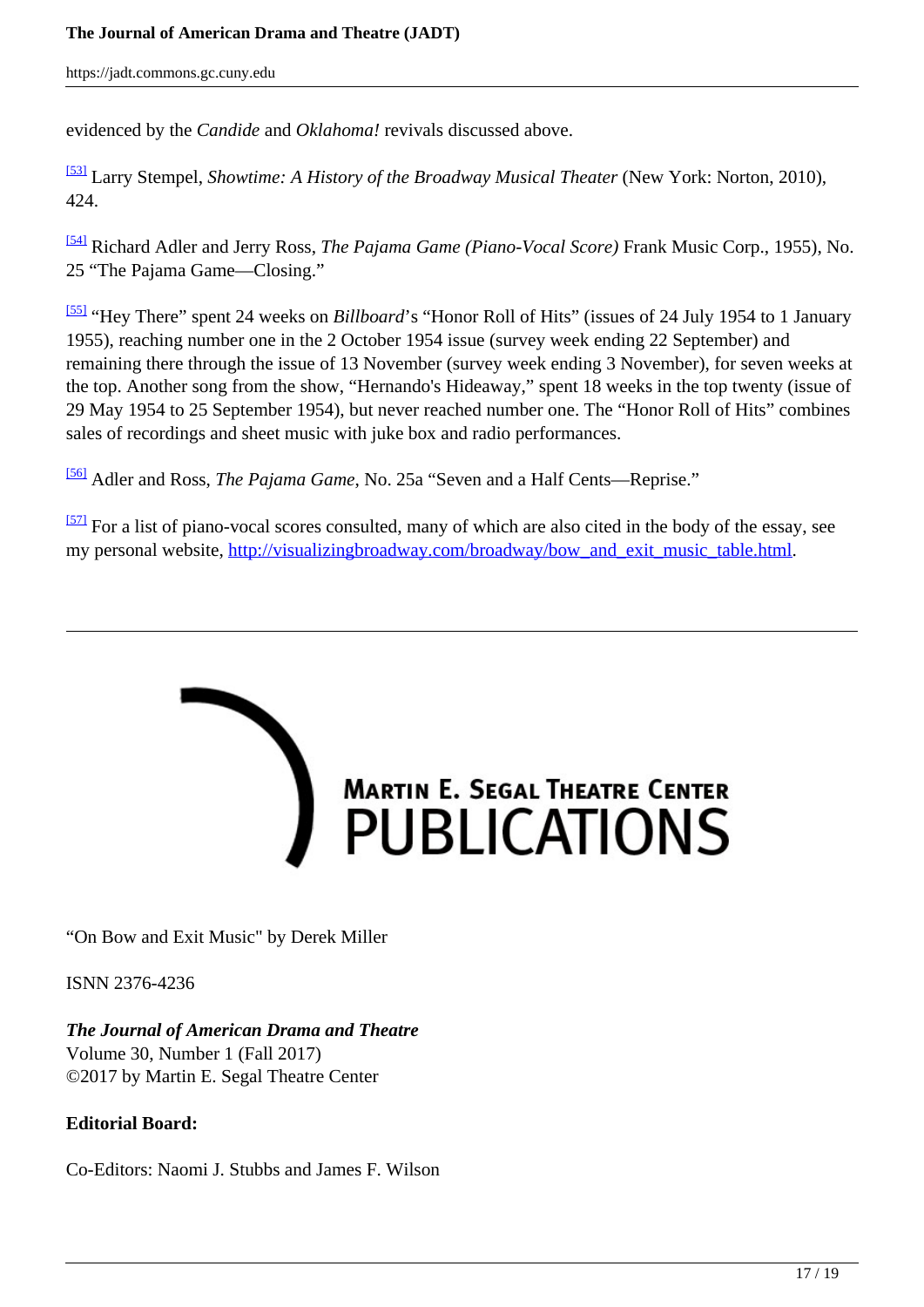Advisory Editor: David Savran Founding Editors: Vera Mowry Roberts and Walter Meserve

#### **Editorial Staff:**

Managing Editor: Jessica Adam Editorial Assistant: Kirara Soto

#### **Advisory Board:**

Michael Y. Bennett Kevin Byrne Tracey Elaine Chessum Bill Demastes Stuart Hecht Jorge Huerta Amy E. Hughes David Krasner Esther Kim Lee Kim Marra Ariel Nereson Beth Osborne Jordan Schildcrout Robert Vorlicky Maurya Wickstrom Stacy Wolf

# **Table of Contents:**

- "Reclaiming Four Child Actors through Seven Plays in US Theatre, 1794-1800" by Jeanne Klein
- "The Illusion of Work: The Con Artist Plays of the Federal Theatre Project" by Paul Gagliardi
- "On Bow and Exit Music" by Derek Miller
- "Legitimate: Jerry Douglas's *Tubstrip* and the Erotic Theatre of Gay Liberation" by Jordan Schildcrout

www.jadtjournal.org jadt@gc.cuny.edu

# **Martin E. Segal Theatre Center:**

Frank Hentschker, Executive Director Marvin Carlson, Director of Publications Yu Chien Lu, Administrative Producer